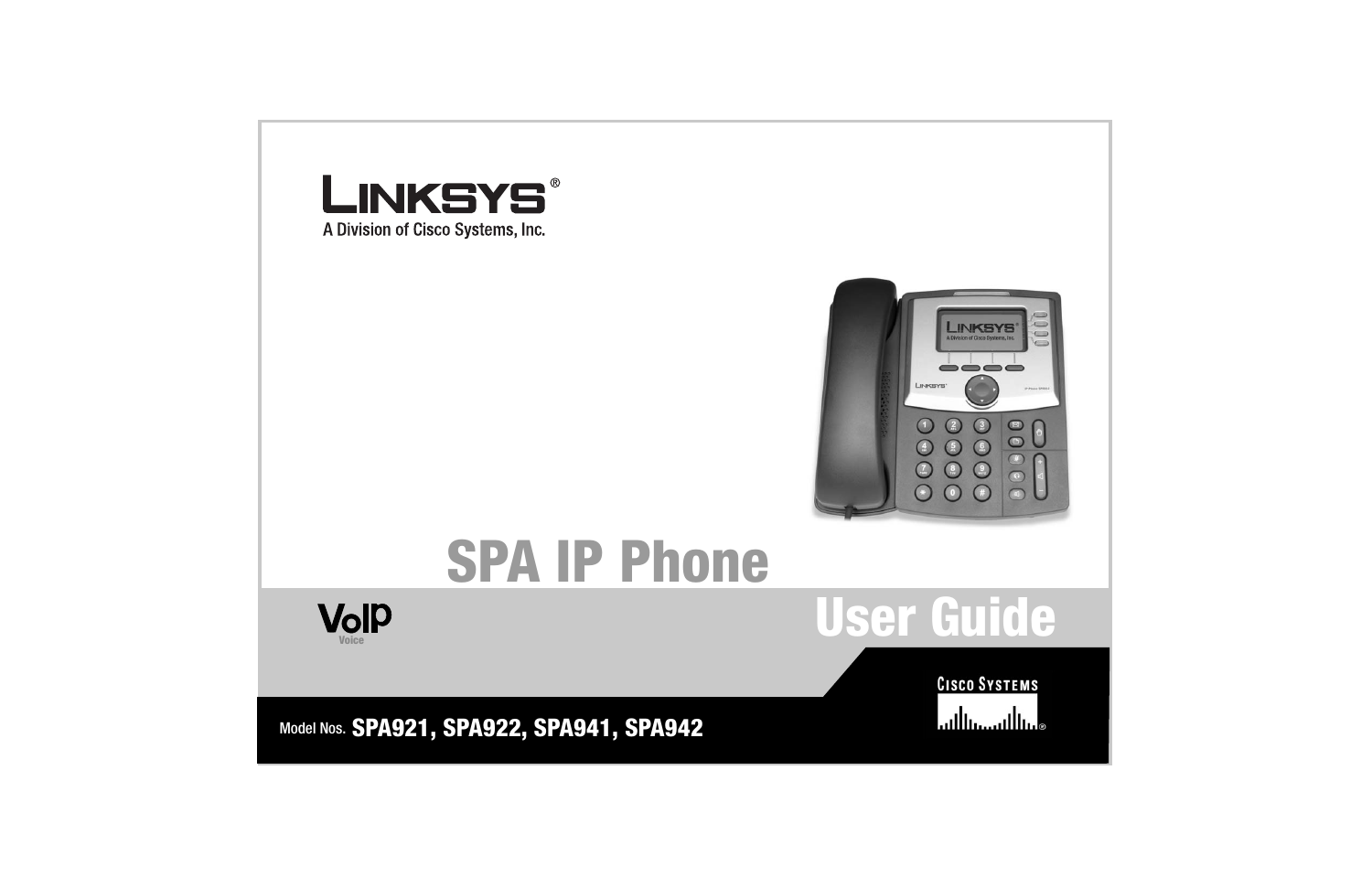#### Copyright and Trademarks

Specifications are subject to change without notice. Linksys is a registered trademark or trademark of Cisco Systems, Inc. and/or its affiliates in the U.S. and certain other countries. Copyright © 2006 Cisco Systems, Inc. All rights reserved. Other brands and product names are trademarks or registered trademarks of their respective holders.

> **WARNING:** This product contains chemicals, including lead, known to the State of California to cause cancer, and birth defects or other reproductive harm. *Wash hands after handling.*

How to Use this User Guide

Look for the following items when reading this User Guide:



This checkmark means there is a note of interest and is something you should pay special attention to while using the SPA IP phone.



This exclamation point means there is a caution or warning and is something that could damage your property or the SPA IP phone.



This question mark provides you with a reminder about something you might need to do while using the SPA IP Phone.

In addition to these symbols, there are definitions for technical terms that are presented like this: *word: definition.*

Also, each figure (diagram, screenshot, or other image) is provided with a figure number and description, like this:

#### **Figure 0-1: Sample Figure Description**

SPA921,922,941,942-UG-60426NC DF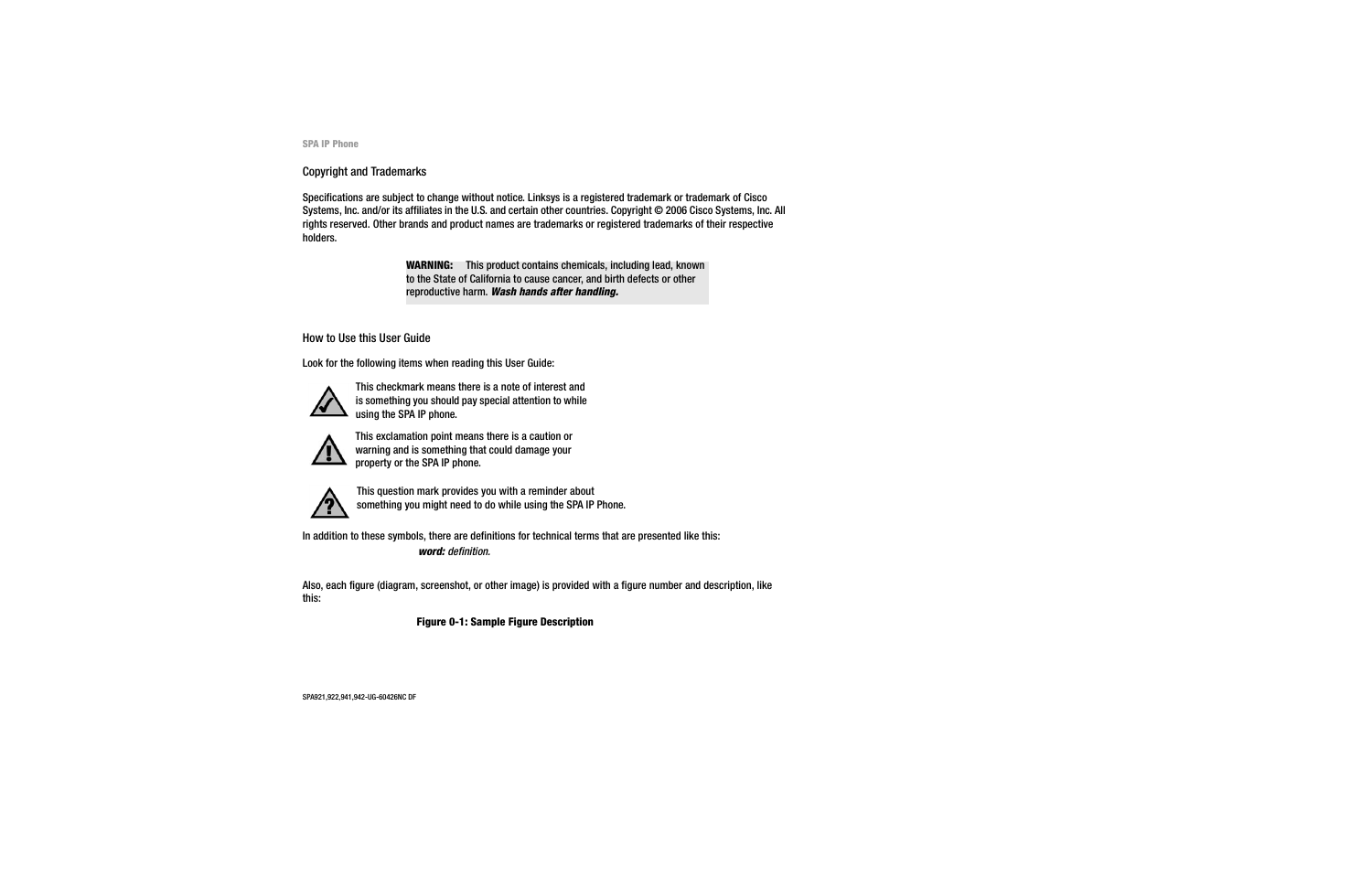| <b>Chapter 1: Introduction</b>                                   | 1                       |
|------------------------------------------------------------------|-------------------------|
| Welcome                                                          | 1                       |
| IP Telephony System Overview                                     | $\overline{2}$          |
| Chapter 2: Installing                                            | 3                       |
| Assembling the Phone and Connecting to the Network               | $\mathbf{3}$            |
| Mounting the Phone to the Wall                                   | $\overline{\mathbf{4}}$ |
| <b>Turning on the Phone</b>                                      | $5\phantom{.0}$         |
| <b>Chapter 3: Using Your Phone</b>                               | $6\phantom{1}$          |
| Using the Handset, Speakerphone or Headset                       | $6\phantom{1}$          |
| <b>Using the Handset</b>                                         | $6\phantom{a}$          |
| <b>Using the Speaker</b>                                         | $6\phantom{a}$          |
| <b>Using the Headset</b>                                         | $6\phantom{a}$          |
| Switching Between the Handset/Headset/Speakerphone During a Call | $\bf 6$                 |
| Linksys SPA921, SPA922, SPA941 and SPA942 Basic buttons          | $\overline{7}$          |
| <b>Basic Soft button labels</b>                                  | 8                       |
| <b>Making Telephone Calls</b>                                    | 9                       |
| <b>Dialing From the Redial List</b>                              | $\boldsymbol{9}$        |
| <b>Speed Dialing</b>                                             | 9                       |
| <b>Receiving Calls</b>                                           | 10                      |
| Multiple Calls on a Single Line (SPA921 and SPA922)              | 10 <sup>1</sup>         |
| Multiple Calls on a Multiple Lines (SPA941 and SPA942)           | 10 <sup>1</sup>         |
| <b>Special Features</b>                                          | 10                      |
| <b>Accessing the Voice Mailbox</b>                               | 10                      |
| <b>Muting a Call</b>                                             | 10 <sup>1</sup>         |
| <b>Placing a Call on Hold</b>                                    | 10 <sup>1</sup>         |
| <b>Three Way Conference Calls</b>                                | 11                      |
| <b>Attended Transfer</b>                                         | 11                      |
| <b>Unattended or Blind Transfer button</b>                       | 11                      |
| <b>Ending a Call</b>                                             | 12                      |
| Setup                                                            | 13                      |
| 1. Directory (Setup button, 1)                                   | 14                      |
| 2. Speed Dial (Setup button, 2)                                  | 15                      |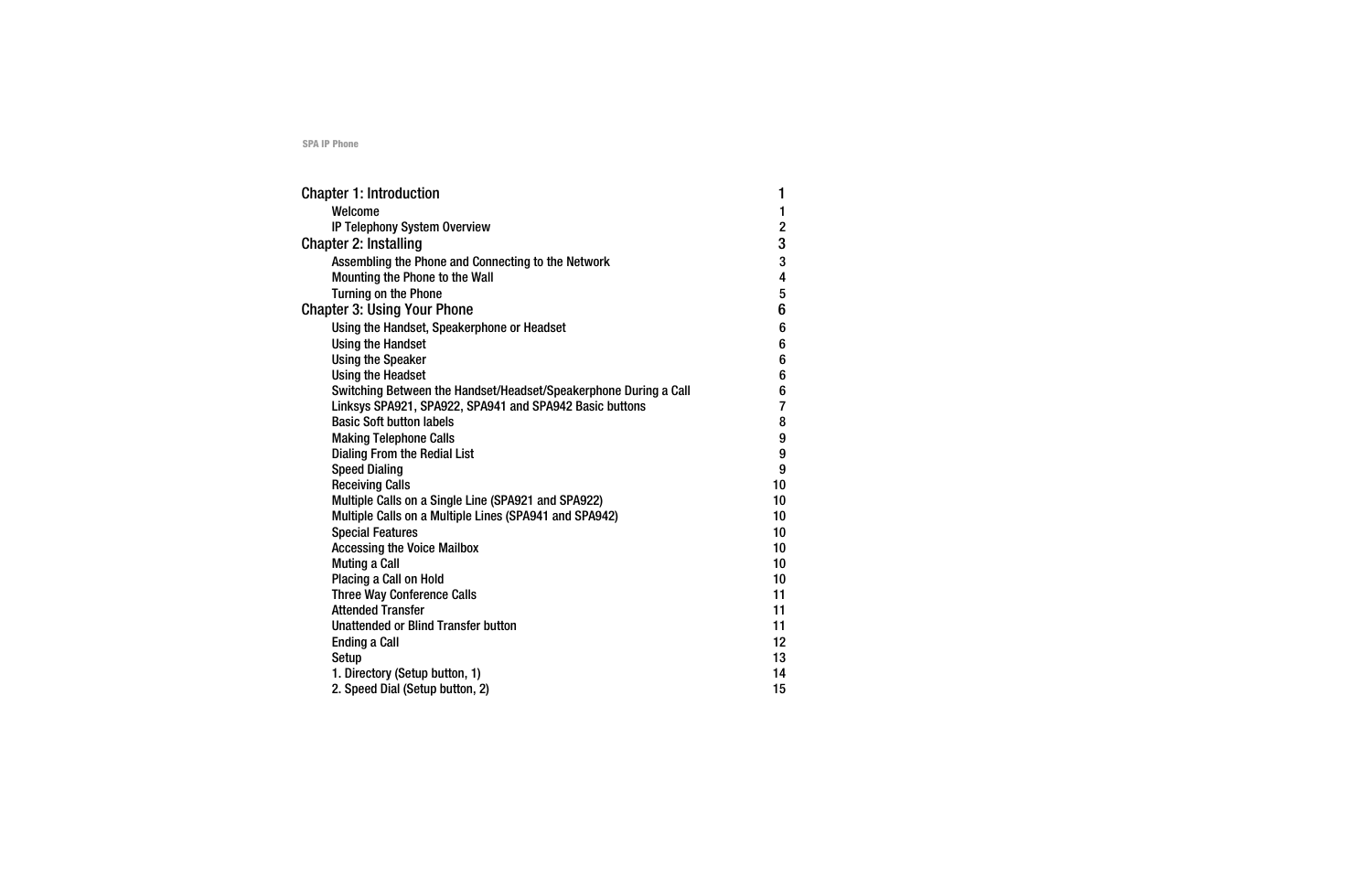| 3. Call History (Setup button, 3)         | 16 |
|-------------------------------------------|----|
| 4. Ring Tone (Setup button, 4)            | 16 |
| 5. Preferences (Setup button, 5)          | 16 |
| 6. Call Forward (Setup button, 6)         | 17 |
| 7. Time/Date (Setup button, 7)            | 18 |
| 8. Voice Mail (Setup button, 8)           | 19 |
| 9. Network                                | 19 |
| 10. Product Info                          | 19 |
| 11. Status                                | 19 |
| 12. Reboot                                | 19 |
| 13. Restart                               | 19 |
| 14. Factory Reset                         | 20 |
| 15. Phone Password (Setup, 15)            | 20 |
| 16. LCD Contrast (Setup, 16)              | 20 |
| 17. Call Park Status (Setup, 17           | 20 |
| 18. Login (Setup, 18)                     | 20 |
| <b>Appendix A: Regulatory Information</b> | 21 |
| <b>Appendix B: Contact Information</b>    | 25 |
|                                           |    |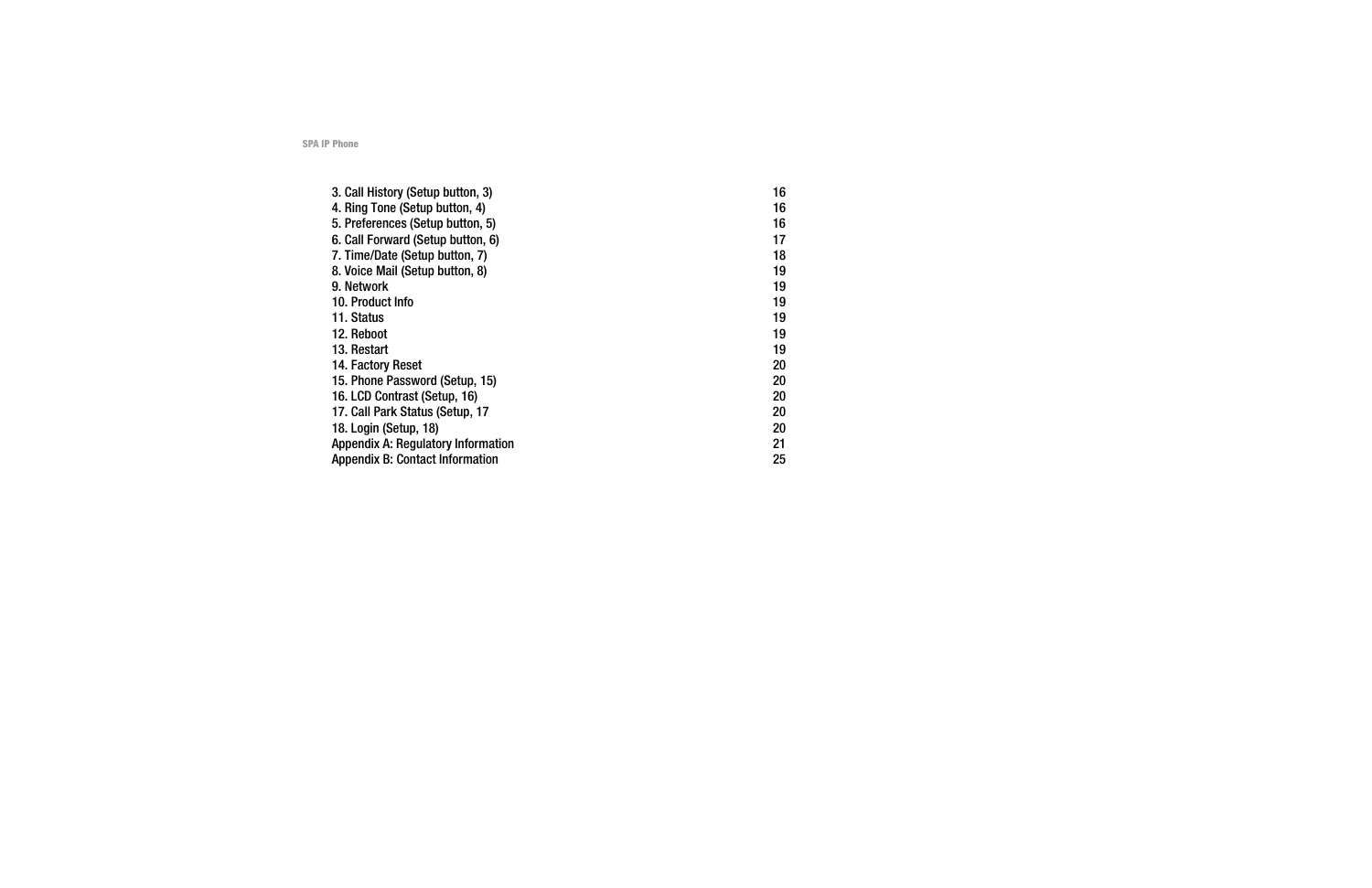# <span id="page-4-0"></span>Chapter 1: Introduction

#### <span id="page-4-1"></span>**Welcome**

Linksys SPA921, SPA922, SPA941 and SPA 942 are full-featured VoIP (Voice over Internet Protocol) phones that provide voice communication over an IP network. The phones have traditional features, such as call forwarding, redialing, speed dialing, transferring calls, conference calling and accessing voice mail. Calls can be made or received with a handset, headset or over a speaker.

The differences between the models are shown below.

| <b>SPA Model</b> | <b>Voice Lines</b> | <b>Ethernet Ports</b> | <b>Power over Ethernet</b><br><b>Support</b> |
|------------------|--------------------|-----------------------|----------------------------------------------|
| <b>SPA921</b>    |                    |                       |                                              |
| <b>SPA922</b>    |                    |                       |                                              |
| SPA941*          | $2 - 4$            |                       | N                                            |
| SPA942*          | $2 - 4$            |                       |                                              |

#### **Table 1: Linksys IP Telephone Comparison Chart**

\* The SPA941and SPA 942 ships with two lines enabled. A two line upgrade is available via a software license key installed locally using the SPA941 web interface, or installed remotely via a secure profile update.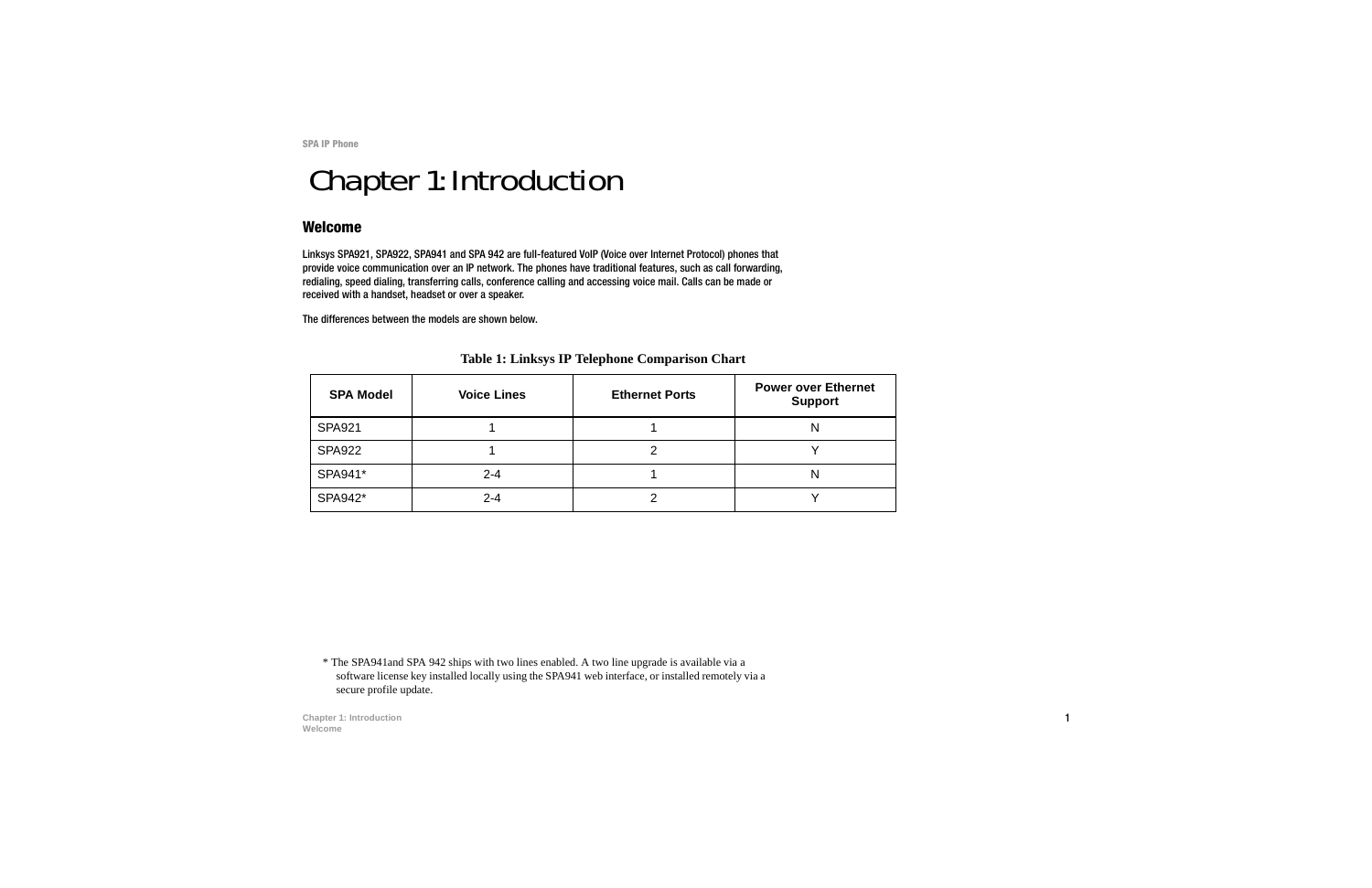#### <span id="page-5-0"></span>**IP Telephony System Overview**

While your phone has traditional features, it uses the Voice over Internet Protocol (VoIP) for communications with other phones. Your phone is based upon industry standard VoIP and will work with Session Initiation Protocol (SIP) compliant VoIP networks. The diagram below provides an example of a VoIP network design with 16 IP phones.

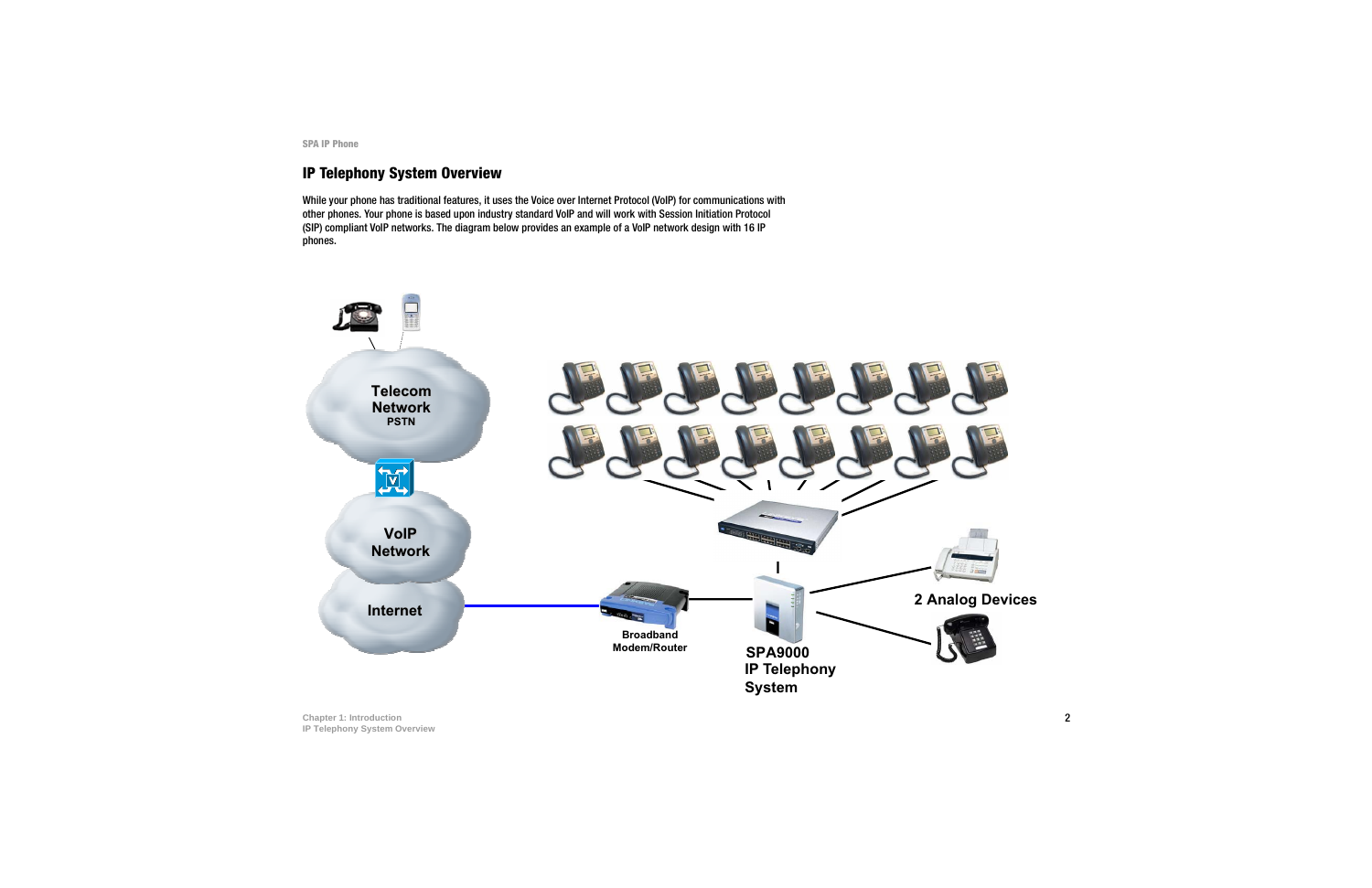# <span id="page-6-0"></span>Chapter 2: Installing

**NOTE:** Before you can install the phone, your system administrator must prepare the network. If a technician is not installing your phone, verify with your System Administrator that the network is ready for the phone, read the safety notice, and install the phone.

#### <span id="page-6-1"></span>**Assembling the Phone and Connecting to the Network**

- 1 Find the end of the coiled phone cord that has the longer straightened end. Plug that end into the back of the phone base (phone symbol).
- 2 Plug in short straightened end of the handset cord into the jack at the bottom of the handset (not shown).
- 3 If you are using an external power source, push the power cord into the power supply, and plug the power supply into the phone base unit. Use only the power supply that came with the phone. SPA922 &SPA942 can be configured without external power, if connecting to an IEEE powered ethernet switch. See Linksys.com for details.
- 4 Plug the ethernet cable into the back of the base station. Plug the other end of the ethernet cable into your already prepared network connection. If the phone is configured using an optional POE (Power of Ethernet) adapter, see that device's instructions to properly set up.



**Figure 2-1: attaching the phone cords and network cables (steps 1 through 4)**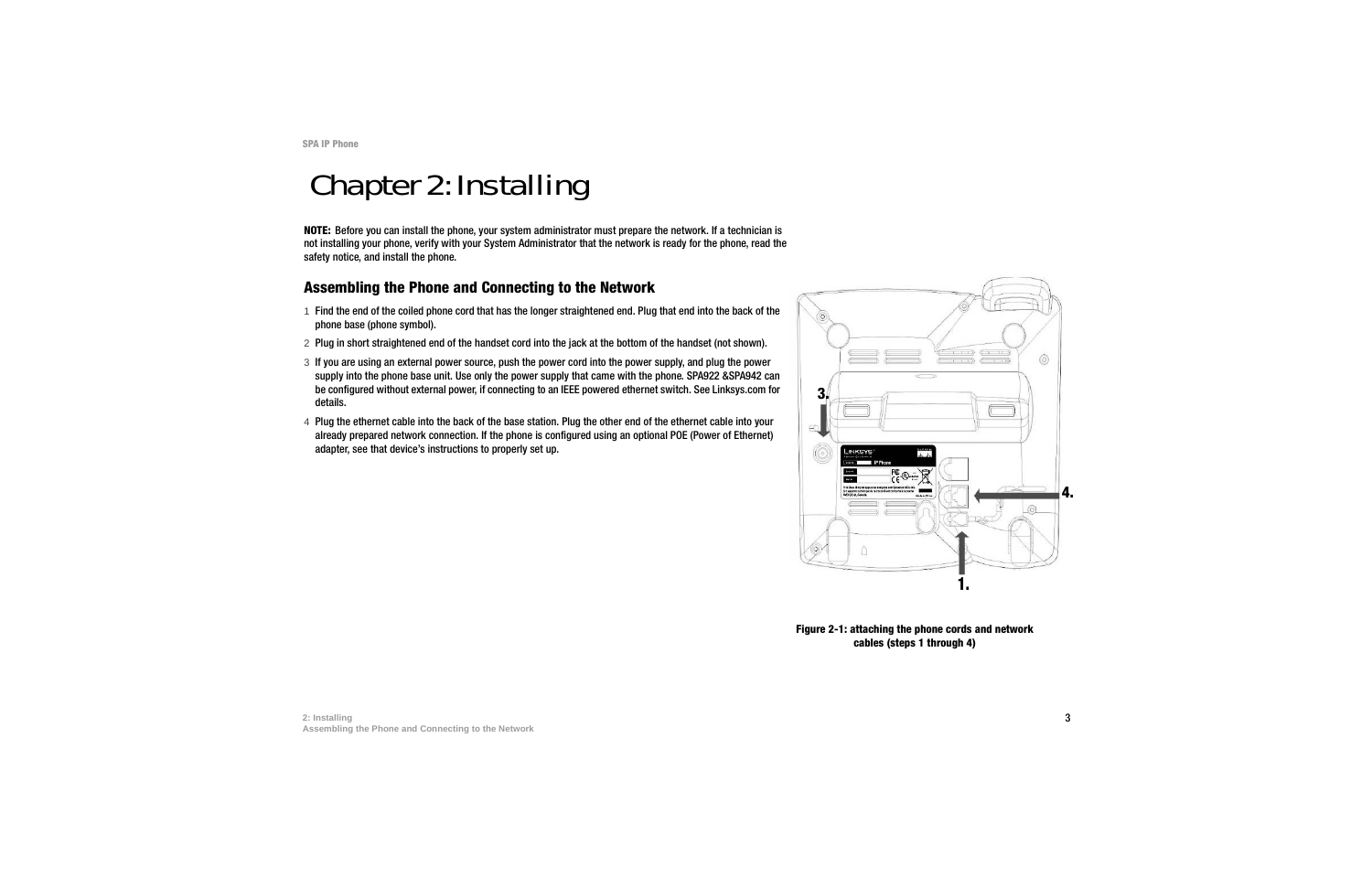#### <span id="page-7-0"></span>**Attaching the Desk Stand**

- 1 Complete the assembly instructions (page 2).
- 2 Line up the tabs on the desk stand with the slots on the back of the phone.
- 3 Slide the bottom tabs into the slots
- 4 Lightly press down on the top of the desk stand. It should easily slide into the top slots. Do not force.



**Figure 2-2: desk stand attached to phone (step 5)**

#### **Mounting the Phone to the Wall**

**NOTE:** To mount the phone to a wall, do not attach thed desk stand as mentioned above.

- 1 Complete the assembly instructions (page 2).
- 2 Attach two appropriate screws to the wall. leave 1/4" distance from the wall. This allows you to slide the mounting brackets on to the screws. Push down slightly to lock the phone in place.

You can also purchase an optional wall mount kit from your retailer or Linksys.com



**Figure 2-3: attaching the phone to the wall**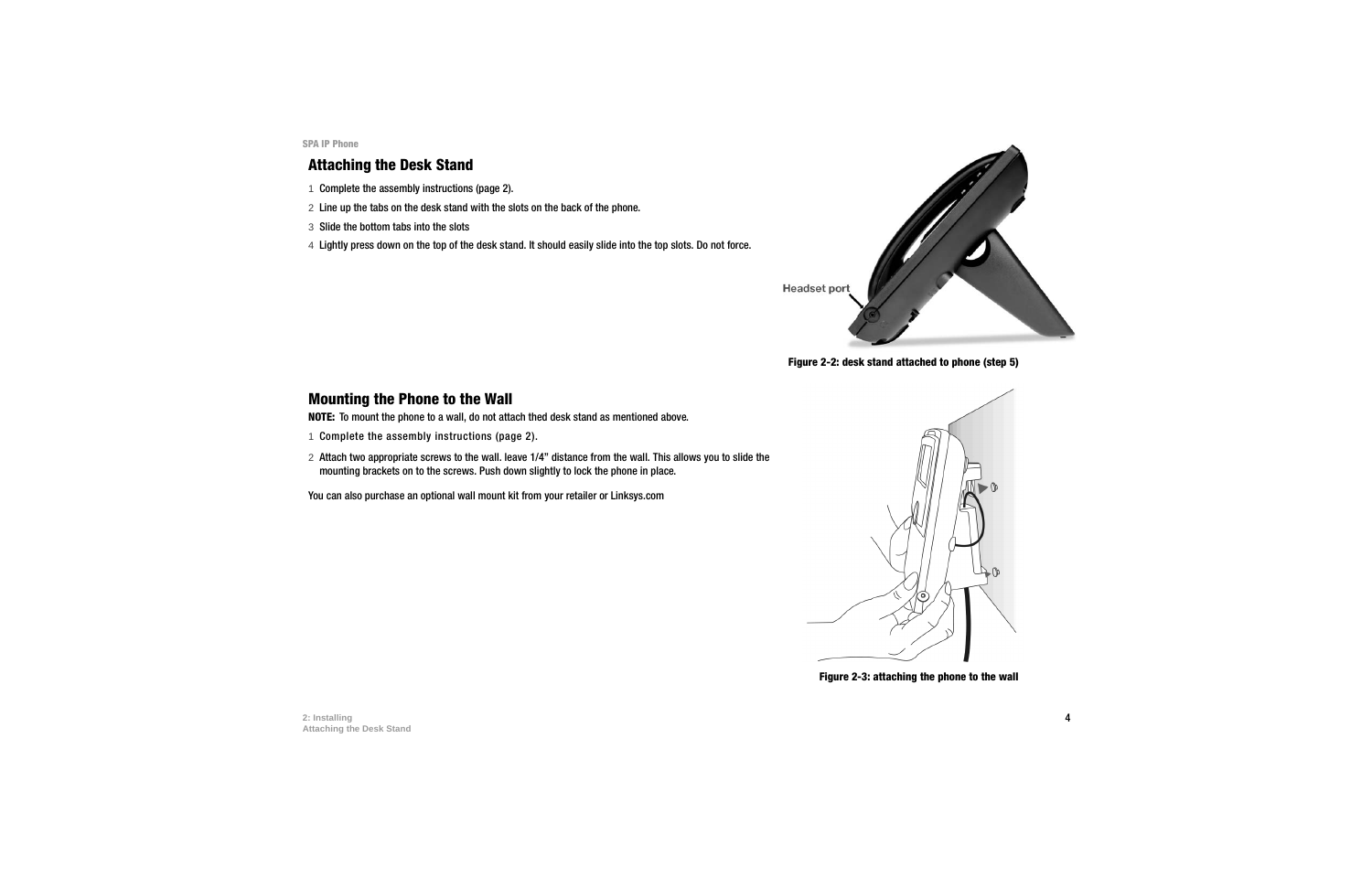#### <span id="page-8-0"></span>**Turning on the Phone**

This section assumes that the correct connections have been made.

Plug in the AC power adapter to an electrical outlet. Use only the adapter that came with the phone.

- The phone will execute a boot-up sequence when the power source is connected.
- $\bullet$ During this sequence, the display will first show **LINKSYS®** and then "Initializing Network".
- $\bullet$ All of the lights on the phone will flash.
- $\bullet$  After the sequence, which should take about five seconds, the phone will display the standard menu for the phone.
- $\bullet$ The date, name and number of the phone will display on the top line of the LCD screen.

At the bottom of the LCD screen **redial**, **dir**, **cfwd** and **dnd** are displayed over their associated soft buttons. A small arrow appears next to **dnd** indicating that more menus can be accessed by pushing the right side of the navigation button.

If the phone does not provide this screen, re-confirm installation and connections. If these are correct, try unplugging the phone and plugging it back in again. If you still don't see the display, then contact your Phone Administrator or service provider.



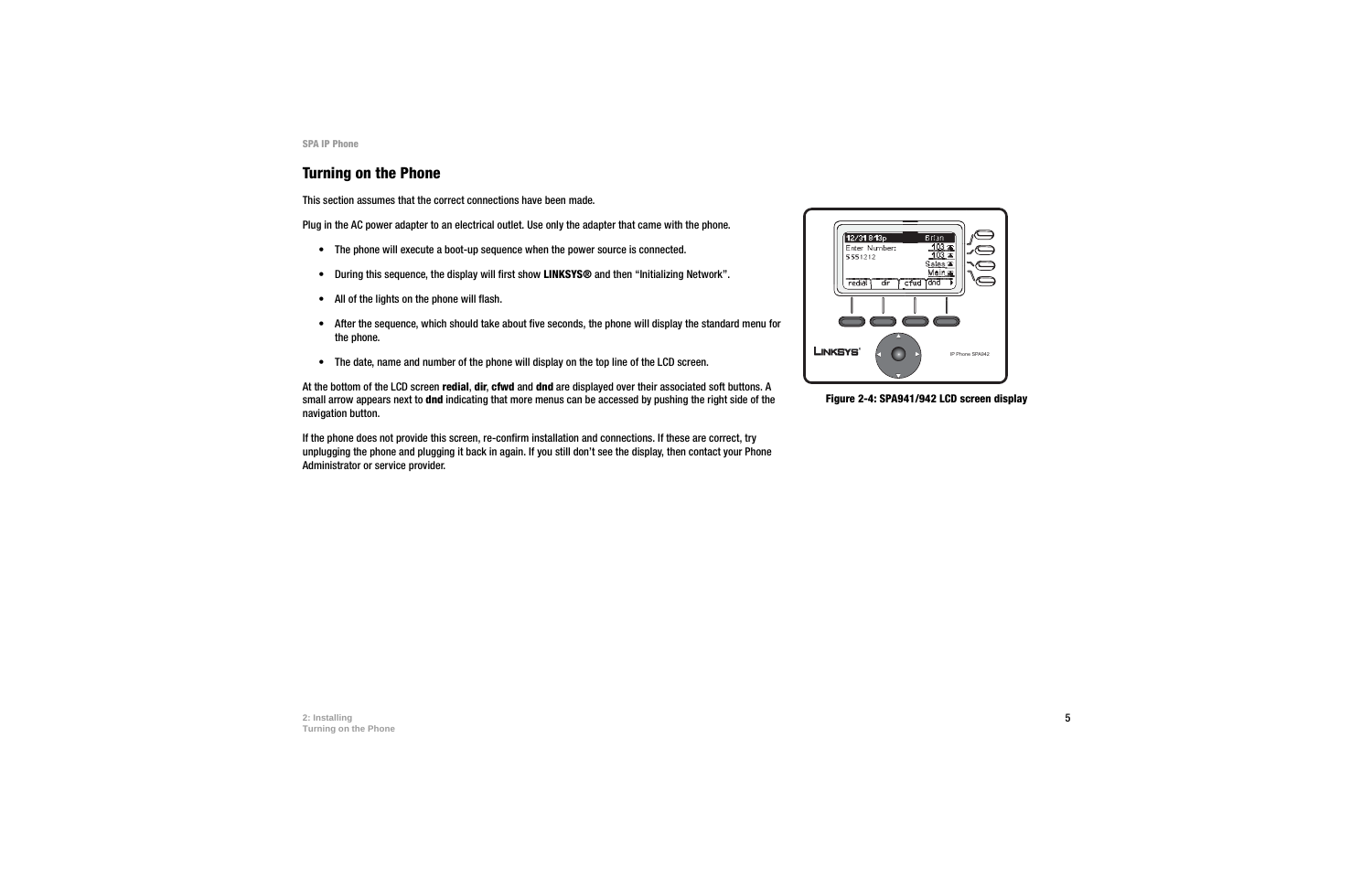# <span id="page-9-1"></span>Chapter 3: Using Your Phone

The phone can be used as soon as it is operational (see Chapter 2, Installing). To customize the phone options, see Setup later in this chapter.

### <span id="page-9-2"></span>**Using the Handset, Speakerphone or Headset**

Calls can be made or received using the handset, speakerphone or headset and you can switch audio devices during a call. Adjust the volume for the device you are using with the volume adjustment bar.

### <span id="page-9-0"></span>**Using the Handset**

To place and answer calls using the handset, simply lift the handset.

# <span id="page-9-3"></span>**Using the Speaker**

To place and answer calls using the speaker, press the speaker button. The green light behind the button will illuminate.

# <span id="page-9-4"></span>**Using the Headset**

Plug an approved headset with a 2.5mm connector into the headset port on the right side of the phone.

Press the headset button and the green light behind the button will illuminate.

For information on the exact models of headsets that are supported, see the IP phone information on http:// www.linksys.com

### <span id="page-9-5"></span>**Switching Between the Handset/Headset/Speakerphone During a Call**

Any of the audio devices can be used during a call. Only one device at a time can be used.

The handset can be on the hook when using the speakerphone or headset function. If switching from the handset, make sure the speakerphone or headset light is illuminated before placing the handset back on the hook.



**Figure 3-1: Volume adjustment bar**



**Figure 3-2: Speaker button**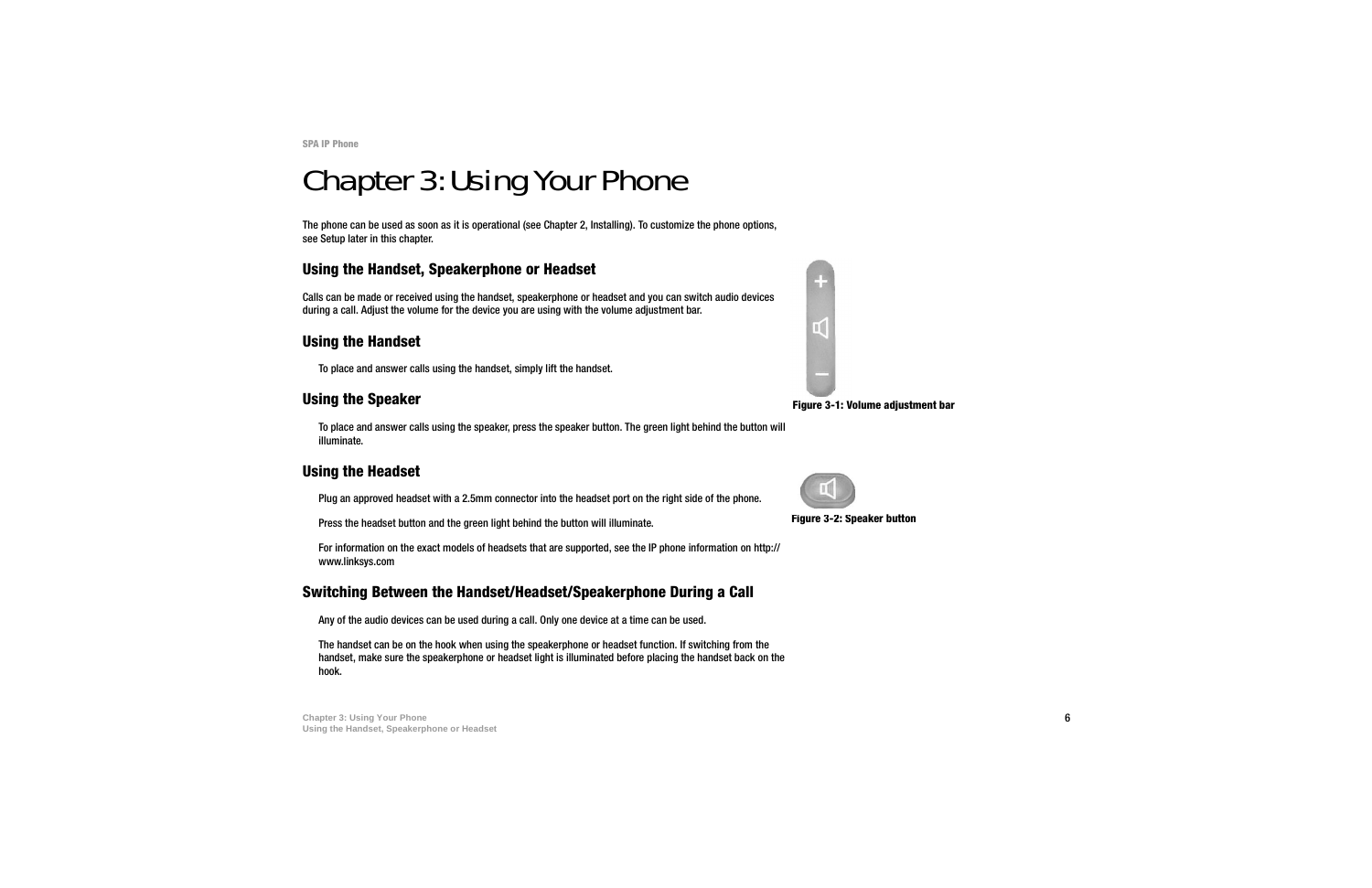### <span id="page-10-0"></span>**Linksys SPA921, SPA922, SPA941 and SPA942 Basic buttons**

#### **Table 1: Basic Feature Buttons**

| <b>Feature</b>                              | <b>Description</b>                                                                                                                                                                    |
|---------------------------------------------|---------------------------------------------------------------------------------------------------------------------------------------------------------------------------------------|
| Navigation button                           | Allows you to navigate (left, right, up, down)<br>through the soft button features.                                                                                                   |
| Dial pad                                    | Use to enter numbers, letters or characters (not<br>shown).                                                                                                                           |
| <b>LCD Screen</b>                           | The phone display screen. It shows the date,<br>time, the phone number, incoming caller 's ID (if<br>available), line/call status, extension numbers<br>and the soft button features. |
| Lines<br>(SPA941 and SPA942<br>models only) | Shows extension number and status                                                                                                                                                     |
| Soft buttons                                | Press to select an feature shown in the soft<br>button features.                                                                                                                      |
| Soft button features                        | Shows available choices based on current phone<br>function. Displayed on the last line of LCD<br>screen.                                                                              |



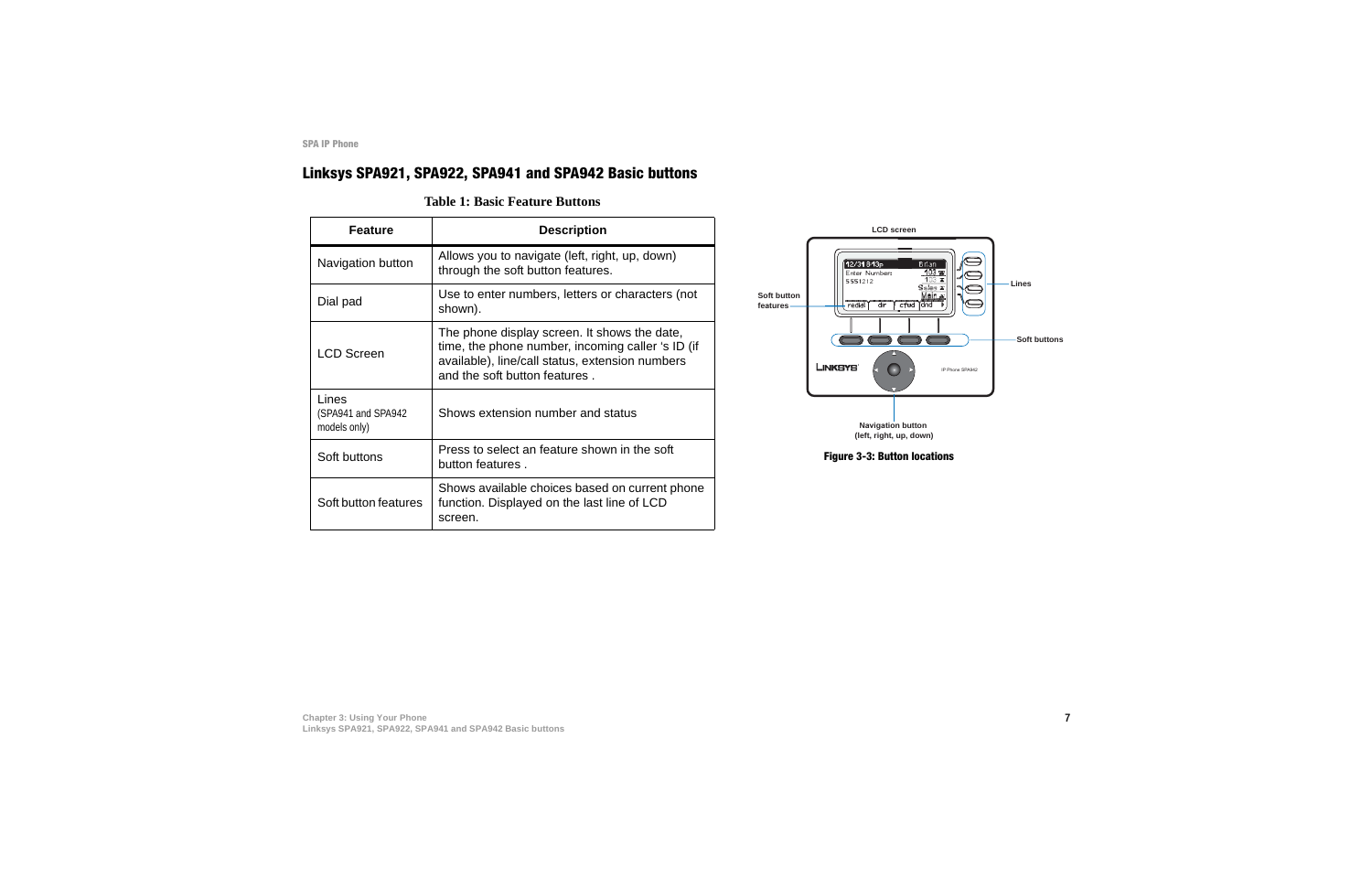#### <span id="page-11-0"></span>**Basic Soft button features**

The soft buttons below the LCD screen allow you to easily select phone functions. For basic soft button feature definitions, see the table below. Other buttons are explained in the Setup section of this chapter.

| Label  | <b>Description</b>                                                                                                                                                |
|--------|-------------------------------------------------------------------------------------------------------------------------------------------------------------------|
| cfwd   | Forwards calls, with 4 options: All, When the line is busy, When there is no answer, or<br>When there is no answer after a time delay                             |
| dir    | Access the phone's directory (see item 2 in Setup for details)                                                                                                    |
| dnd    | Do not disturb. Sends incoming calls to voice mail, or gives a busy signal if<br>voice mail is not available (see item 5 in Setup for details)                    |
| grPick | Allows you to pickup a call from an extension outside your group                                                                                                  |
| lcr    | last call return: dials the last call received                                                                                                                    |
| park   | park a call at a designated "park" number. The call is active until you unpark it,<br>or the caller disconnects (Must be configured by your Phone Administrator.) |
| pickup | pickup a call from another phone in your group                                                                                                                    |
| redial | displays a list of recently called numbers                                                                                                                        |
| unpark | use to pick up a call from the number where it was parked                                                                                                         |

| Table 2: Soft button features (alphabetical, not as they appear on the phone) |  |  |
|-------------------------------------------------------------------------------|--|--|
|                                                                               |  |  |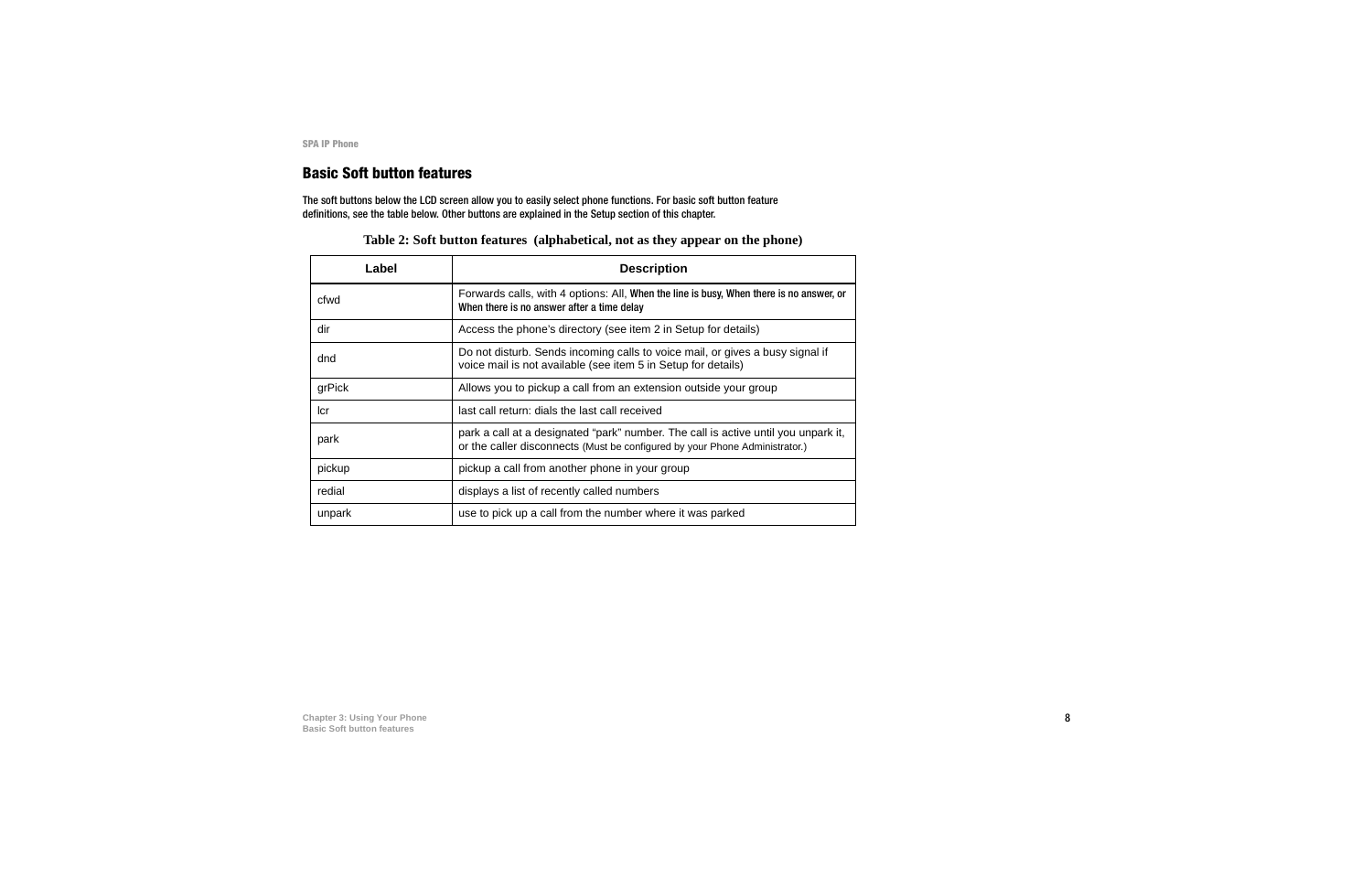#### **Making Telephone Calls**

**NOTE:** You may need to dial an access code to reach an outside line. Talk to your Phone Administrator about your company's specific dialing rules/plan.

#### **Using a Telephone Number**

You can place a call by:

- Lifting the handset and dialing immediately, or
- •Connect the headset, press the headset button and dial, or
- $\bullet$ Press the speaker button and dial.

(for SPA941 & SPA942, you can also select a different line)

You will see **Called person Ringing** and **Connected** in sequence as the call is being connected.

At the end of the call, hang up the phone to disconnect. For headset or speaker, you must also push the button to end the call.

### <span id="page-12-0"></span>**Dialing From the Redial List**

- To redial the last number called, press the soft button below **redial** twice, or
- Press the soft button under **dir** to see the phone's directory choices. Use the navigation button to highlight your choice. Lift the handset and the number will automatically be dialed.

To set up a personal directory see item 2 in Setup.

# <span id="page-12-1"></span>**Speed Dialing**

Speed dial numbers must already be programmed into the phone (see item 3 in Setup)

- Dial the speed dial number and then lift the handset, or
- Lift the handset (or enable the headset or speaker) and dial the speed dial number, followed by the # button on the phone.

The entry in the speed dial memory will be dialed automatically.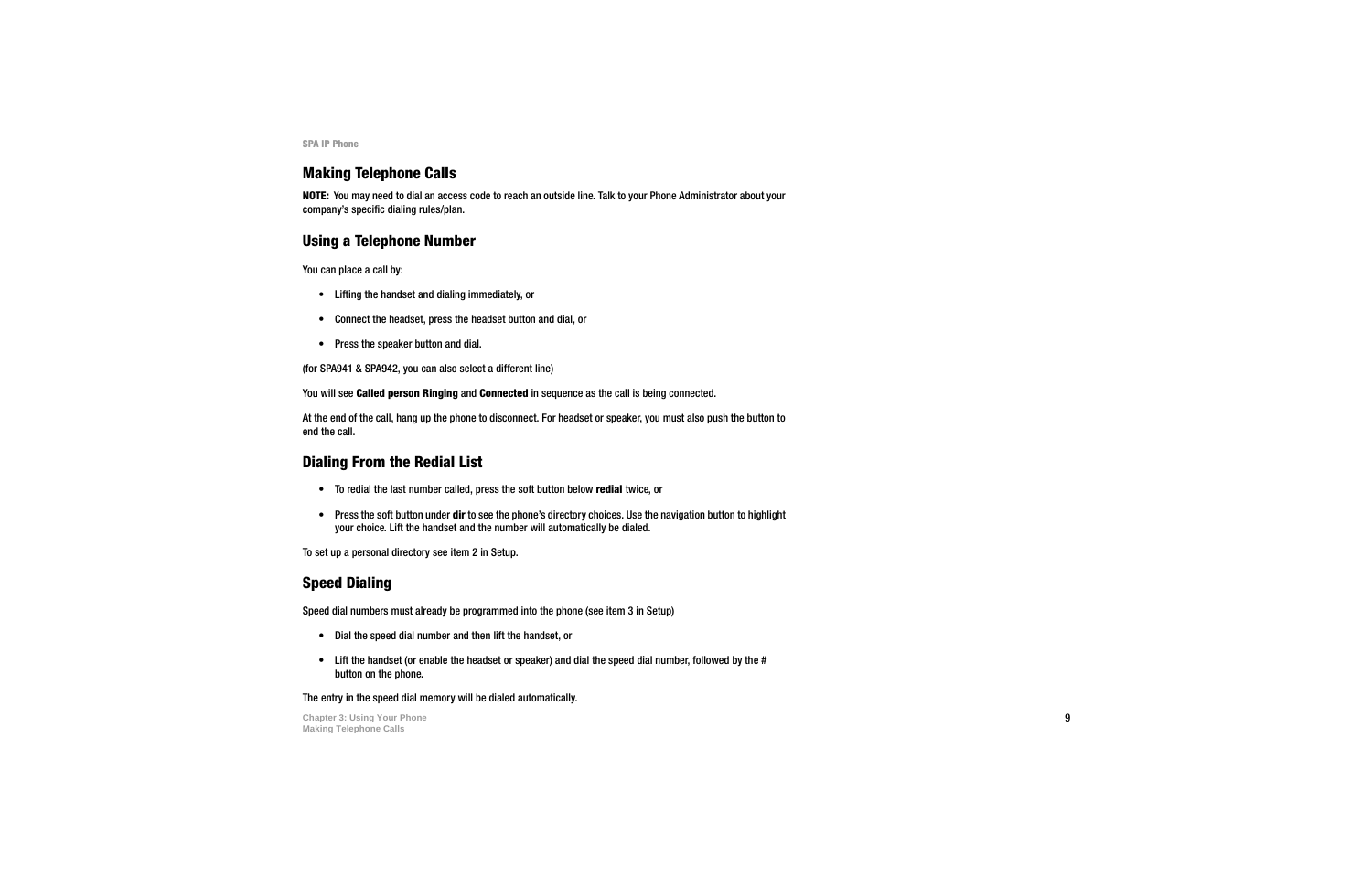#### <span id="page-13-0"></span>**Receiving Calls**

### <span id="page-13-1"></span>**Multiple Calls on a Single Line (SPA921 and SPA922)**

Multiple calls can be received on a single line.

To access more than one simultaneous call, use the hold and/or conference features.

### <span id="page-13-2"></span>**Multiple Calls on a Multiple Lines (SPA941 and SPA942)**

Calls will come into the phone on the first available line.

When a call is incoming, the associated line button will flash and the phone will ring.

If there are multiple lines ringing, caller information for each call will display on the LCD screen.

#### <span id="page-13-3"></span>**Special Features**

#### <span id="page-13-4"></span>**Accessing the Voice Mailbox**

Access the voice mailbox by pressing the mailbox button, or by dialing the voicemail extension. To enter the voice mailbox number, see item 8 in Setup. Voice mail service must be available on your voice network.

# <span id="page-13-5"></span>**Muting a Call**

Mute the handset, headset or speakerphone by pressing the Mute button. This prevents the person on the active call from hearing what you or someone else in the room is saying.

To cancel the Mute function, press the Mute button again.

### <span id="page-13-6"></span>**Placing a Call on Hold**

Press the hold button to put the active call on hold.

If there is another incoming call, you can now answer the  $2<sup>nd</sup>$  call or line.

For multiple lines (SPA941 and SPA942), the line button of the call on hold will, by default, flash red.



#### **Figure 3-4: Mailbox button**



**Figure 3-5: Mute button**



**Figure 3-6: Hold button**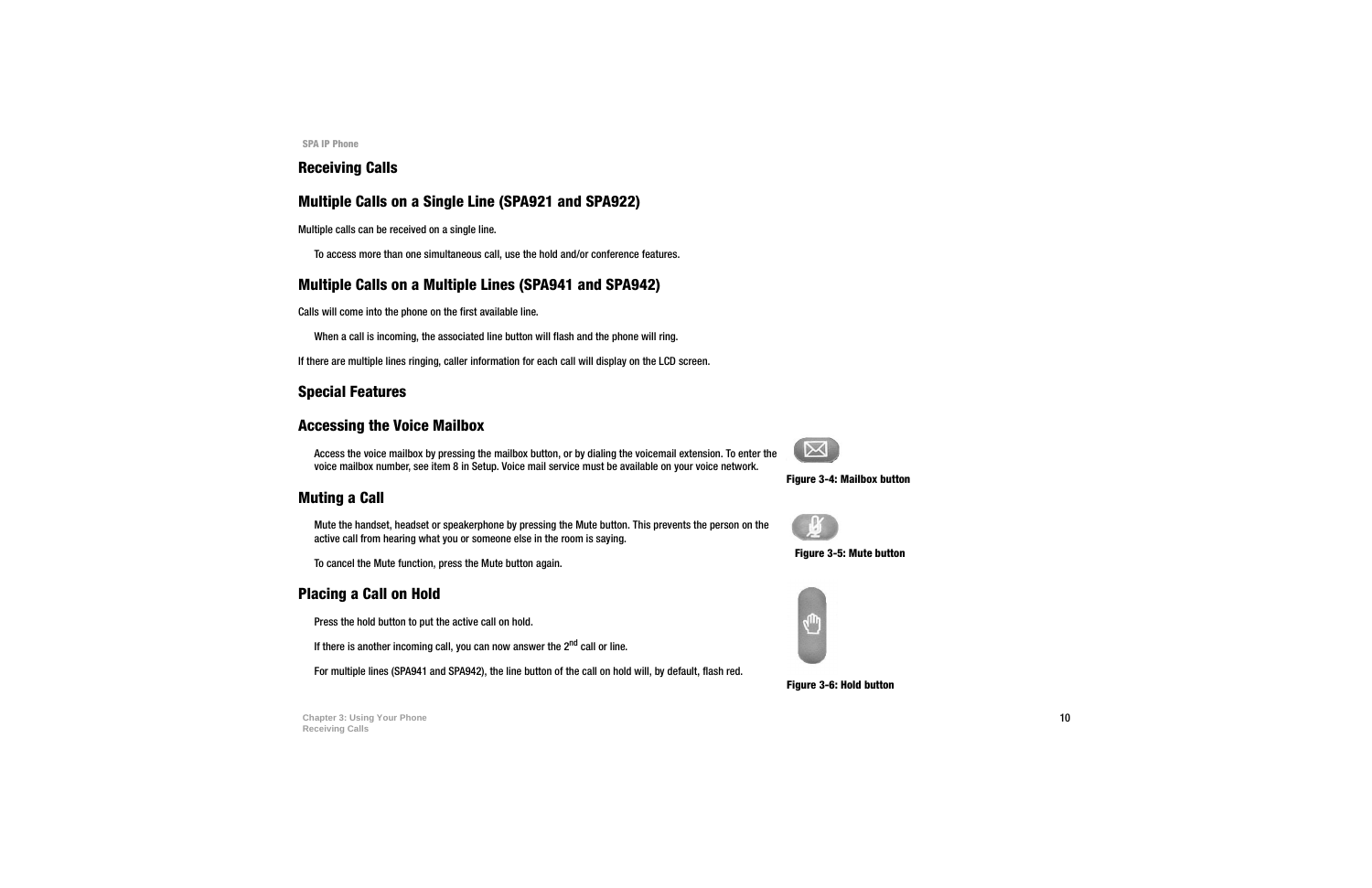Resume the 1<sup>st</sup> call by pressing the line button associated with the 1<sup>st</sup> call.

If the 2<sup>nd</sup> call is still in progress it will automatically go into a "hold" state when the 1<sup>st</sup> call goes active.

#### <span id="page-14-0"></span>**Three Way Conference Calls**

To initiate a conference call, press the soft button under **conf** during an active call.

The first call is placed on hold, and you will hear a dial tone.

Dial the second person's telephone number.

To start the conference call, press the soft button under **conf** again; all three parties will be participating in a conference call.

#### **When you hang up, the other two parties will be disconnected.**

#### <span id="page-14-1"></span>**Attended Transfer**

To initiate a transfer, press the soft button under **xfer** during an active call.

This places the first call on hold and you will hear a dial tone.

Dial the second person's telephone number. When the second person answers, you can have a private conversation with the second person without the first person hearing it.

To connect the call to the second person, press the soft button under **xfer** again to complete the transfer.

You will be disconnected from the call.

If you hang up during the call with the second person before pressing **xfer**, the transfer is not completed, this only ends the call with the second person.

#### <span id="page-14-2"></span>**Unattended Transfer**

To initiate an unattended (blind) transfer, press the soft button under **xfer** during an active call.

The first call is placed on hold and you will hear a dial tone. You can now dial the second person's telephone number.

After the second person's phone is ringing, press the soft button under **xfer** again to complete the transfer.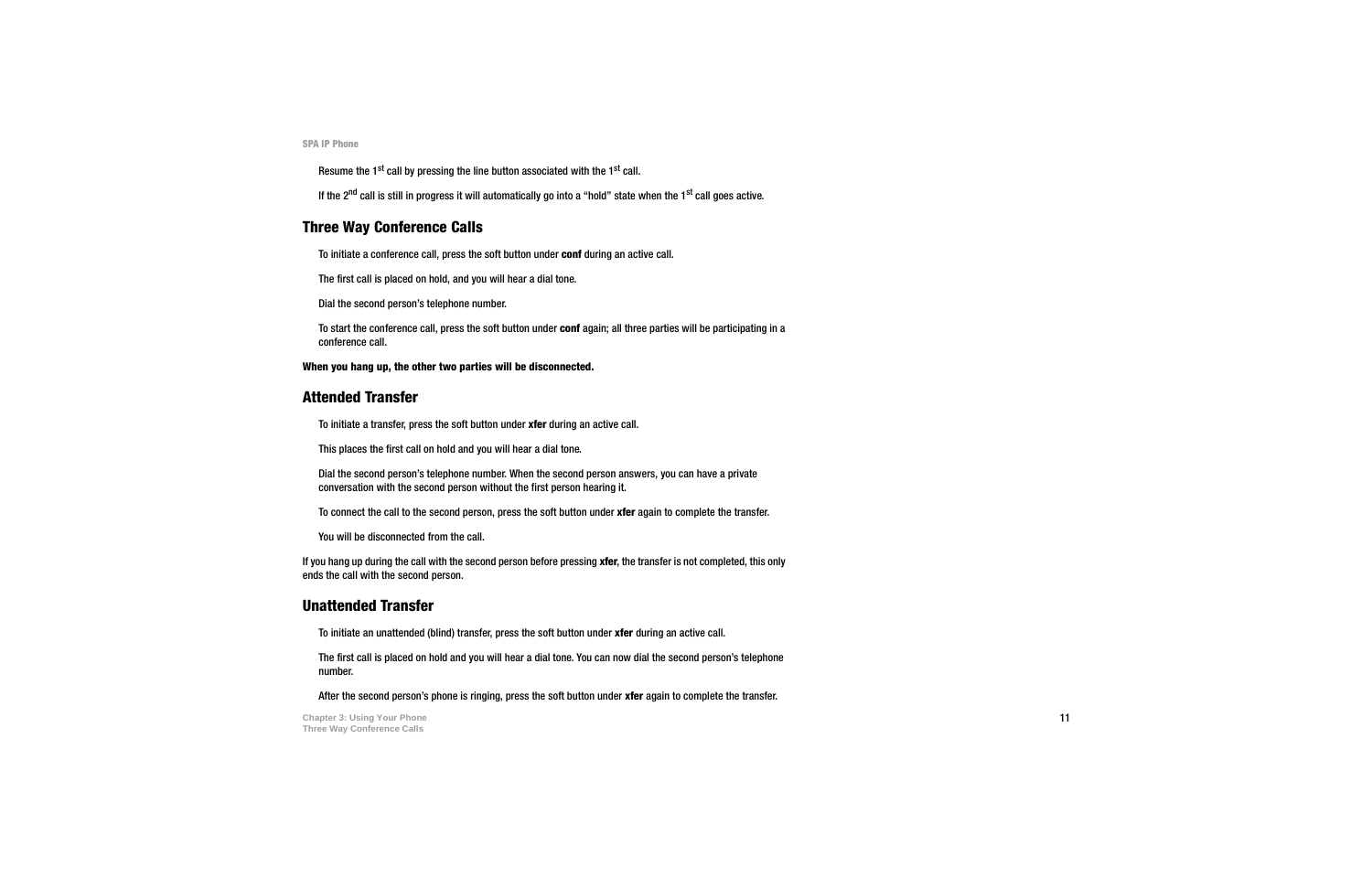You will be disconnected from the call.

If you hang up before the second call is ringing, the blind transfer will fail and the first person will be disconnected.

**NOTE:** For SPA941 and SPA942, if you misdial when calling the second number, press the line button again and you will receive a dial tone. You can dial the number.

### <span id="page-15-0"></span>**Ending a Call**

To end a handset call, hang up the handset.

To end a speakerphone call, press the speaker button.

To end a headset call, press the headset button.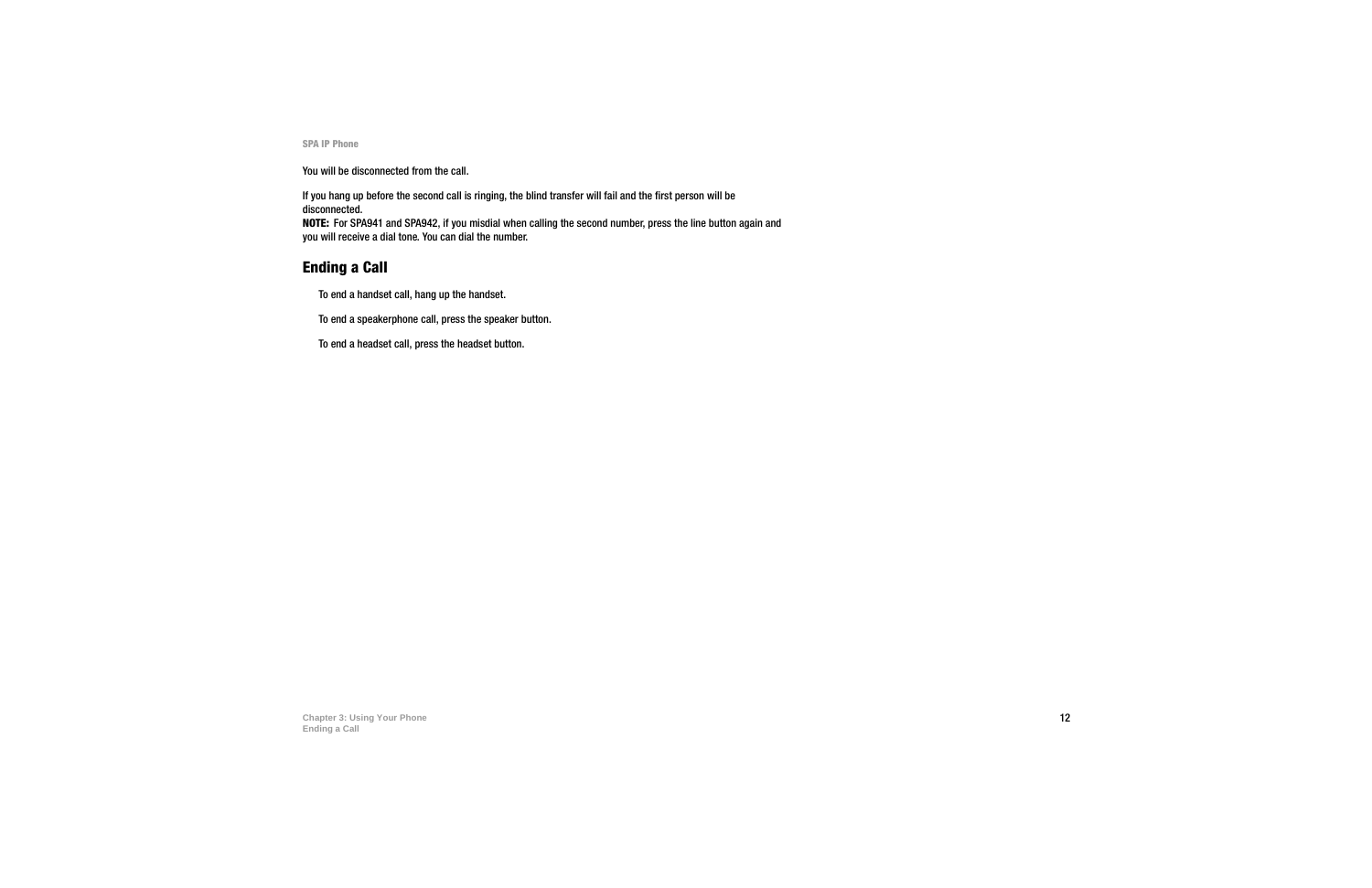#### <span id="page-16-0"></span>**Setup**

Customize the phone ysing the Setup options, at any time. Access this menu by pressing the Setup button on the phone. The table below describes all of the possible soft button features. Not all choices are available for every setup option.



|                |                                                                                                                                 | <b>Figure 3-7: Setup button</b>   |
|----------------|---------------------------------------------------------------------------------------------------------------------------------|-----------------------------------|
| Label          | <b>Description</b>                                                                                                              |                                   |
| $<$ Or $>$ >   | move left or right through entry without deleting characters                                                                    |                                   |
| add            | allows you to add an entry                                                                                                      |                                   |
| alpha, IP, num | Use with Directory and Speed dial to enter a URL, IP address or number.<br>Press the soft button repeatedly to change selection |                                   |
| cancel         | cancels any changes you have made, if pressed before ok or save                                                                 |                                   |
| change         | change ring tone feature                                                                                                        |                                   |
| clear          | clears the entire entry                                                                                                         |                                   |
| copy           | in a directory, use the navigation button to highlight an entry, then press to<br>copy an entry                                 |                                   |
| delChr         | deletes the last character you entered                                                                                          |                                   |
| delete         | delete an entry                                                                                                                 |                                   |
| dial           | place a call to the number highlighted on the LCD screen                                                                        |                                   |
| edit           | edit part of an entry                                                                                                           | <b>Helpful Hints</b>              |
| ok             | confirms your choice                                                                                                            | instead                           |
| paste          | using the navigation button, highlight the entry in you personal directory<br>and press paste to place the entry you copied     | highlight<br>pad to e<br>entry to |
| play           | allows you to hear ringtones before saving                                                                                      |                                   |
| save           | saves your choice                                                                                                               | Press cance<br>without savi       |
| select         | choose the item you want to change or review                                                                                    | For most ch                       |
| y/n            | toggle between yes or no                                                                                                        | confirm you                       |

#### **Table 3: Soft button features for Setup**

Helpful Hints for Setup:

instead of using the navigation button to highlight a selection, you can also use the dial pad to enter the number that is next to an entry to select it.

Press **cancel** to return to the previous menu without saving changes.

For most choices, you must press **save** or **ok** to confirm your choice.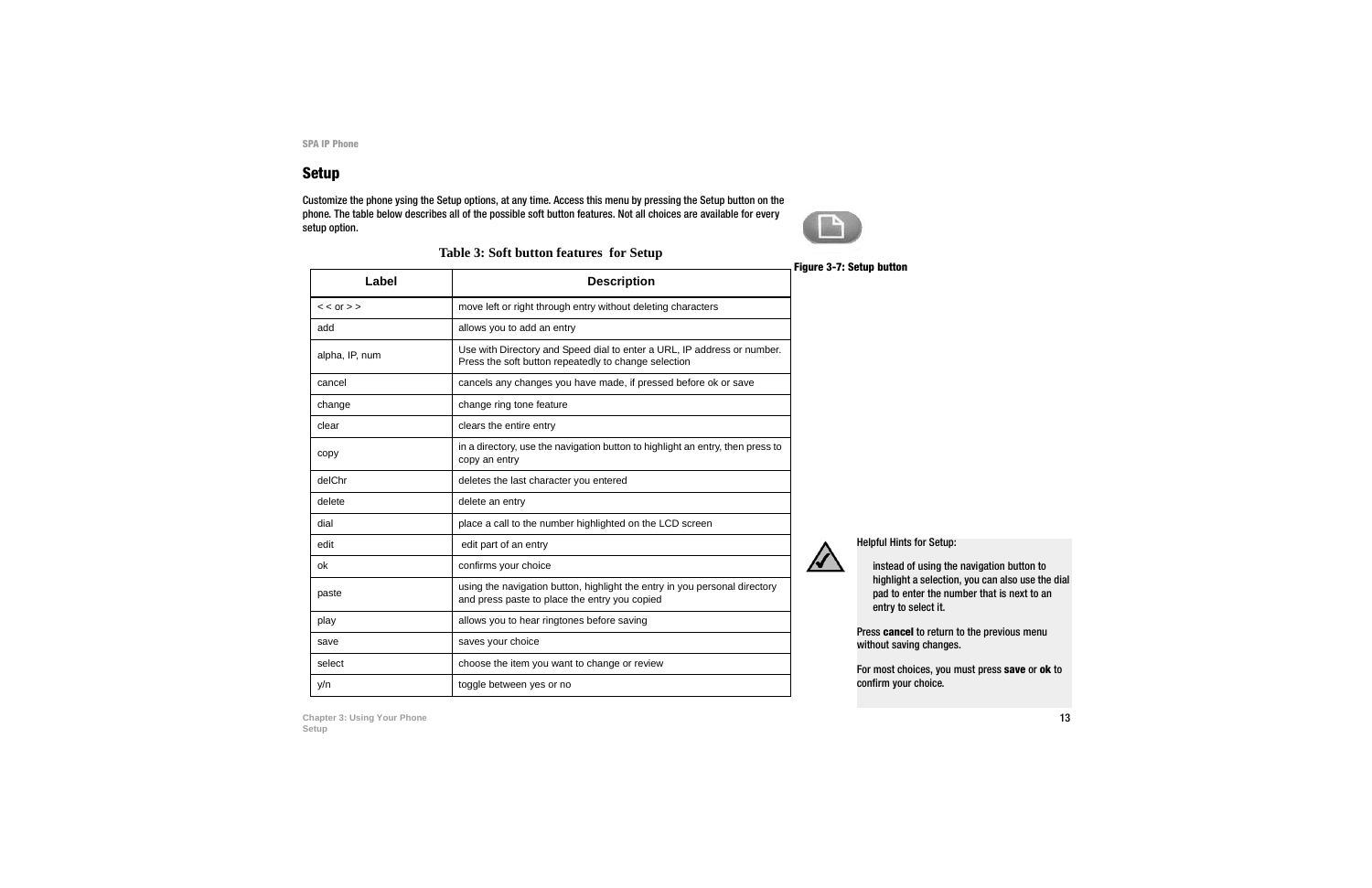#### <span id="page-17-0"></span>**1. Directory (Setup button, 1)**

To view your phone's directory options, press the Setup button, then 1, then the soft button under **select**.

• Using the navigation button, move up or down to highlight a New Entry, Corporate Directory (if available) or Personal Directory.

Adding a New Entry to Your Personal Directory (Setup button, 1,1)

For numbers that you call often, you may want to set up a personal directory.

Press the soft button under **add**.

The last soft button feature allows you to choose **num**, **IP** or **URL**.

Use the dial pad to enter a phone number, IP address or URL, then press the soft button under **ok**,

Use the navigation button to move up and down between entries.

If you enter the wrong information, press **delChr** to delete one character at a time or **clear** to erase the entry.

To copy an existing entry, use the navigation button to select an entry from your personal or corporate directory and press **copy**. Then go to your personal directory and press **paste** to enter the information.

To select a specific ring tone, move the navigation button to Ring:Default, then select **feature** and choose a tone

Press **save** and the entry will be added to your personal directory.

Using a Corporate Directory (Setup button, 1,2)

A corporate directory is available only if the phone is hosted by a Linksys IP PBX system.

To view the corporate directory, press the Setup button, then 1, 2, then the soft button under **select.**

Use the navigation button to highlight a name, and you will see a list of choices.

You can **dial**, **cancel**, **copy** or **paste** an entry by pressing the soft button beneath your choice.



Helpful Hints for Setup:

instead of using the navigation button to highlight a selection, you can also use the dial pad to enter the number that is next to an entry to select it.

Press **cancel** to return to the previous menu without saving changes.

For most choices, you must press **save** or **ok** to confirm your choice.



**Setup button**

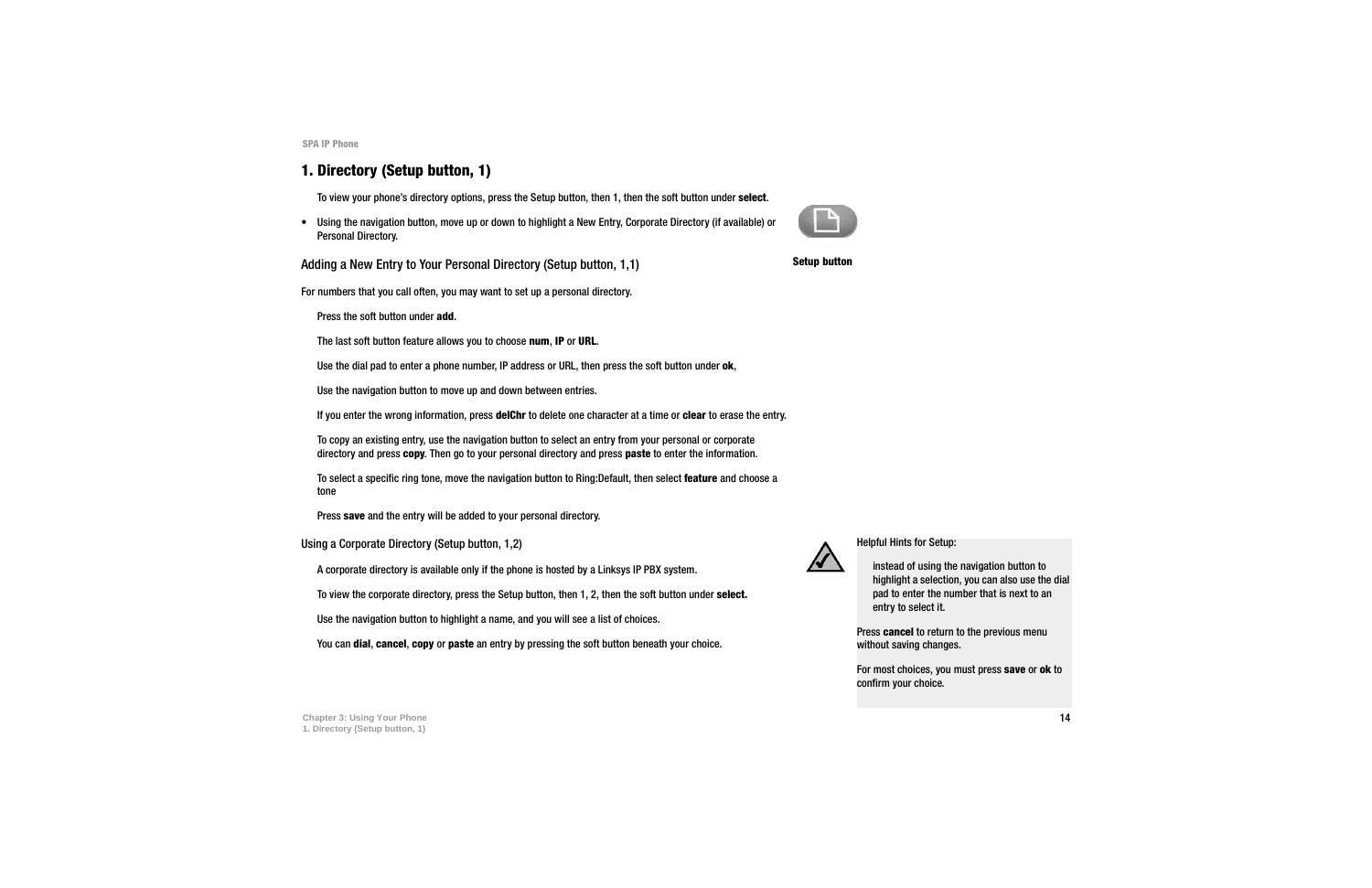#### Using a Personal Directory (Setup button, 1,3)

If you entered at least one name in New Entry, you have a personal directory.

To view the directory, press the Setup button, then 1.

Entries will be listed next to number 3. Use the navigation button to highlight your choice.

You can **dial**, **delete**, **edit**, **cancel**, **copy** or **paste** an entry by pressing the soft button beneath your choice.

#### <span id="page-18-0"></span>**2. Speed Dial (Setup button, 2)**

Enter up to 8 speed dial numbers. Each one can be a phone number, IP address or URL.

To setup or edit Speed Dial, press the Setup button, then 2.

- To enter a new Speed Dial number, use the navigation button to move to a **<Not Assigned>** slot.
- To edit a previously entered choice, highlight the entry with the navigation button.
- Press the soft button under **edit**.

The last soft button feature allows you to choose **num**, **IP** or **URL**.

- Use the number buttons to enter a phone number, IP address or URL, then press the soft button under **ok**, or
- enter a name from a directory. As you start to enter the name, you will see a list of choices.

Highlight the number and press **ok** to save.

If you enter the wrong information, before you press **ok**, press **delChr** to delete one character at a time or **clear** to erase the entry.



Helpful Hints for Setup:

instead of using the navigation button to highlight a selection, you can also use the dial pad to enter the number that is next to an entry to select it.

Press **cancel** to return to the previous menu without saving changes.

For most choices, you must press **save** or **ok** to confirm your choice.



**Setup button**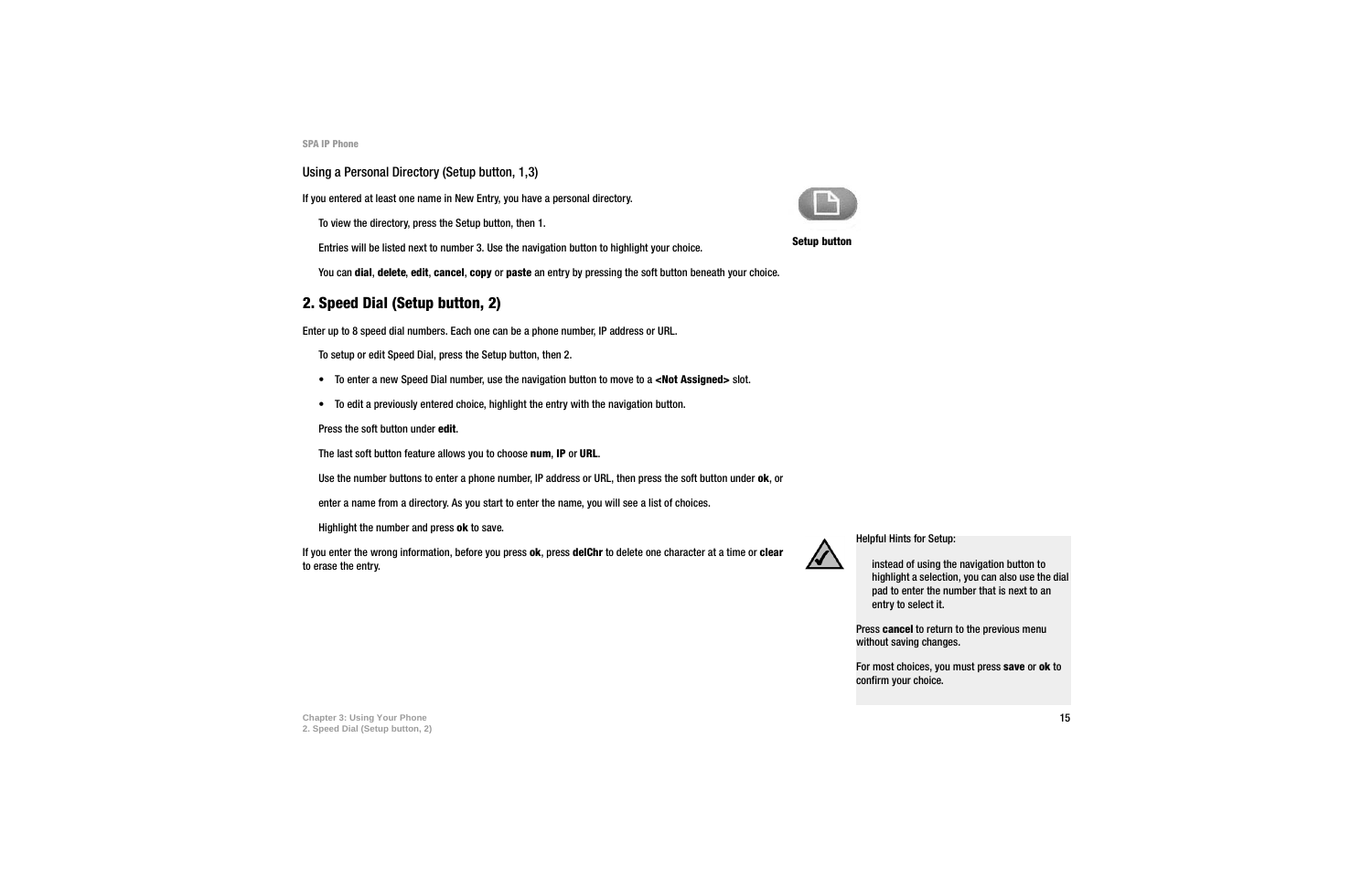#### <span id="page-19-0"></span>**3. Call History (Setup button, 3)**

You can view lists of recently received (up to 60) incoming calls in Call History. Choose from Redial List, Answered Calls or Missed Calls.

To view the phone's Call History lists, press the Setup button, then 3.

To review a list, use the navigation button to highlight it and press **select**.

To redial a number from the list, press **dial**. You can also choose to **delete**, **edit** or **cancel** entries from these lists.

# <span id="page-19-1"></span>**4. Ring Tone (Setup button, 4)**

Each extension of your phone can have a different ring tone. You can download up to 10 ring tones at Linksys.com

To change a ring tone, press the Setup button, then 4.

Use the navigation button to highlight the extension you want to change the ring tone for and press **change**.

You will see several choices. Press **play** to hear the tone, press **select** to choose it.

# <span id="page-19-2"></span>**5. Preferences (Setup button, 5)**

You can set six different preferences for your phone.

To select a preference, press the Setup button, then 5.

Use the navigation button to highlight the preference to change, then press the soft button under **edit**.

**1 Block Caller ID** - Your phone number will not appear to the person you call.

Choose yes or no (**y/n)**. After making your choice, press **ok**.

**2 Block Anonymous Call** - Calls that do not show Caller ID are not received by your phone (this blocks ALL calls without Caller ID).

Choose yes or no (**y/n).** After making your choice, press **ok**.

**3 Do Not Disturb** - Sends incoming calls to voice mail, or gives a busy signal, if voice mail is not available.



**Setup button**



Helpful Hints for Setup:

instead of using the navigation button to highlight a selection, you can also use the dial pad to enter the number that is next to an entry to select it.

Press **cancel** to return to the previous menu without saving changes.

For most choices, you must press **save** or **ok** to confirm your choice.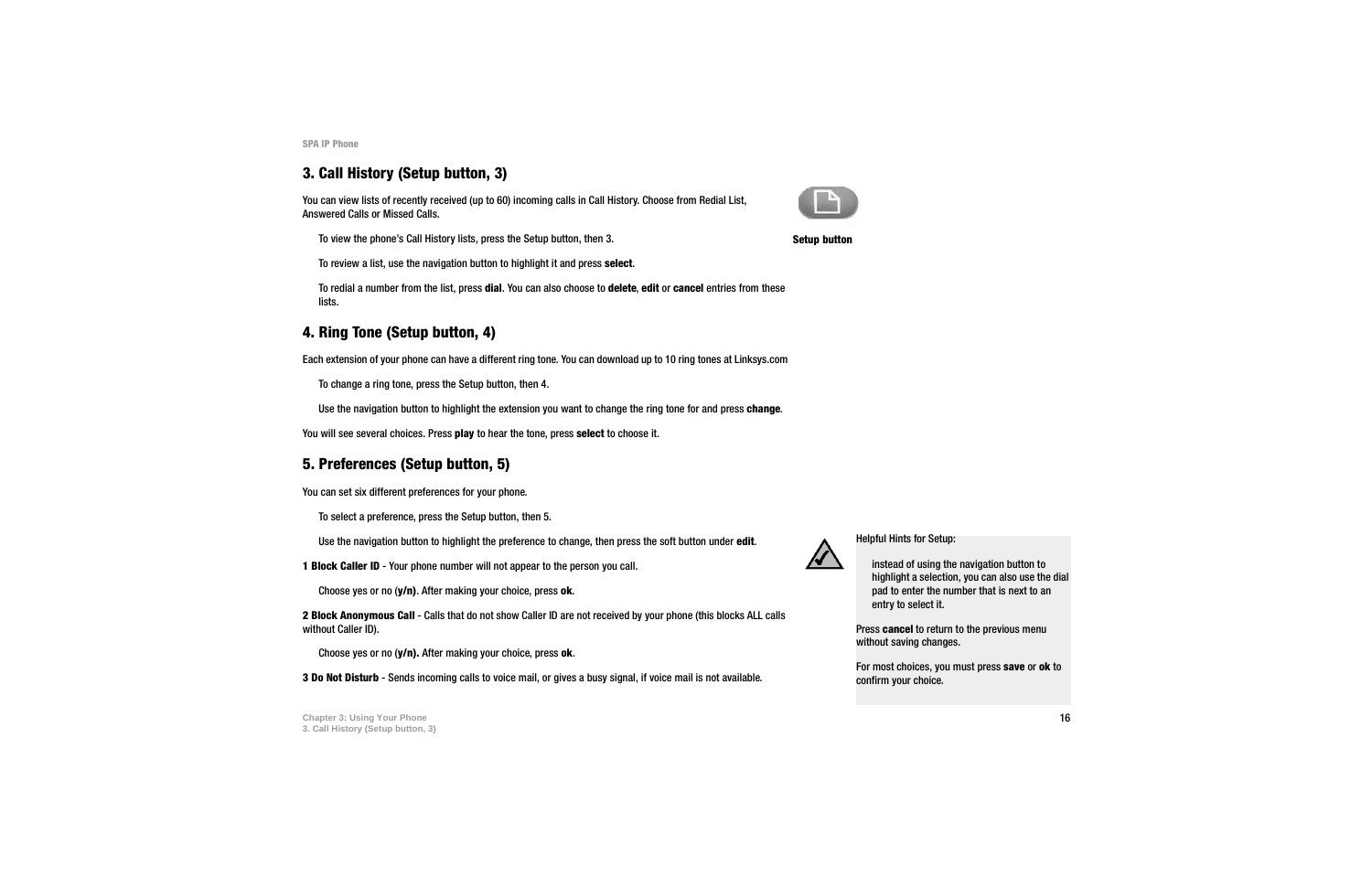**Chapter 3: Using Your Phone** 17 **6. Call Forward (Setup button, 6)**

**SPA IP Phone**

Choose yes or no (**y/n)**. After making your choice, press **ok**.

**4 Secure Call** - The active call is encrypted so that others cannot eavesdrop. Before trying to enable, ask your service provider if Secure Call is available, as the phone must have a mini certificate installed by your service provider.

Choose yes or no (**y/n)**. After making your choice, press **ok**. When you dial you will hear a tone before the call.

**5 Dial Assistance** - If you choose yes, when you place calls the LCD will display phone numbers based on the best matched entries in the Directory and Call History lists.

To enable this choice select yes (**y/n)**, then press **ok**. To disable this feature select no (**y/n)**, then press **ok.**

If enabled, when placing calls, use the navigation button to highlight a phone number on the LCD screen and press **dial** to complete the call.

6 **Preferred Audio Device** - Designates the headset or speaker phone as the preferred audio device when the handset is not used.

Press **feature** once or twice to select headset or speaker phone. After making your choice, press **ok.**

### <span id="page-20-0"></span>**6. Call Forward (Setup button, 6)**

You can forward all calls, calls when the phone is busy or calls when there is no answer:

To change a ring tone, press the Setup button, then 6.

Use the navigation button to highlight the call forwarding feature that you want to use.

1. **CFWD All Number** – Forwards all calls to a single number.

Select **edit** and then enter a number to forward all calls to. Choose your voice mail box, another extension or an outside line. If an outside phone, be sure to enter 10 digits  $(1 + \text{area code} + \text{seven digit number}).$ 

Press **ok** to confirm.

To stop forwarding all calls, press the Setup button, then 6. Use the navigation button to highlight 1 CFWD All Number. Select **edit** and **clear**.

**2 CFWD Busy Number** – Forwards calls to another number when the phone is busy.



instead of using the navigation button to highlight a selection, you can also use the dial pad to enter the number that is next to an entry to select it.

Press **cancel** to return to the previous menu without saving changes.

For most choices, you must press **save** or **ok** to confirm your choice.

**Setup button**

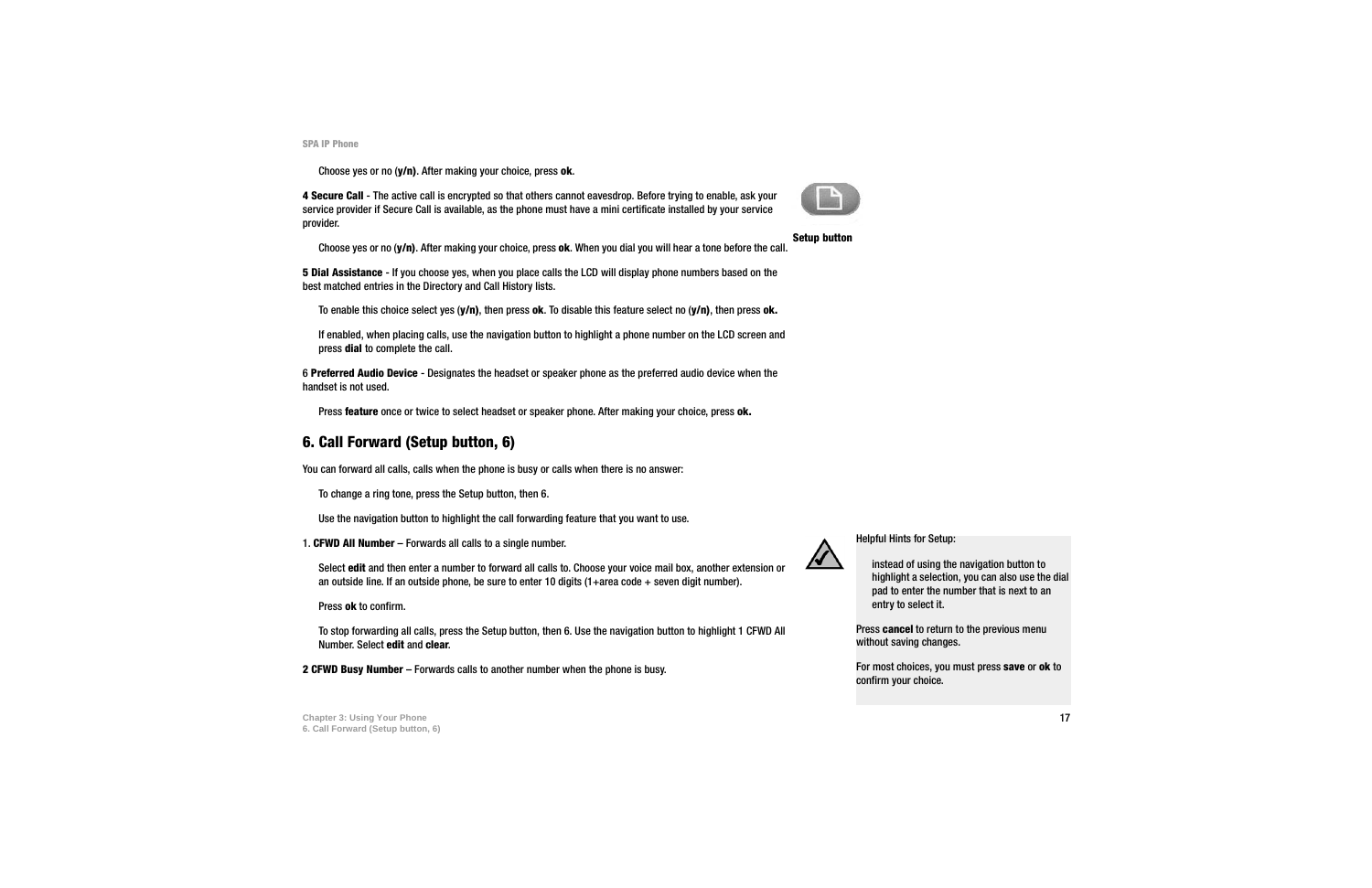**Chapter 3: Using Your Phone** 18 **7. Time/Date (Setup button, 7)**

**SPA IP Phone**

Select **edit** and then enter a number to forward calls to when your phone is busy. Choose your voice mail box, another extension or an outside phone. If an outside line, be sure to enter 10 digits (1+area code + seven digit number).

Press **ok** to confirm.

To stop forwarding calls, press the Setup button, then 6. Use the navigation button to highlight 2 CFWD Busy Number. Select **edit** and **clear**.

**3 CFWD No Ans Number** – Forwards calls to another number if there's no answer at your phone.

Select **edit** and then enter a number to forward calls to when there is no answer at your phone. Choose your voice mail box, another extension or an outside phone. If an outside line, be sure to enter 10 digits (1+area code + seven digit number).

Press **ok** to confirm.

To stop forwarding calls, select Call Forward from Setup then highlight 3 CFWD No Ans Number. Select **edit** and **clear**.

**4 CFWD No Ans Delay** – Forwards calls to the number you selected in 3 (CFWD No Ans Number) after a time delay, if there is no answer at your phone.

To enable this option, enter the number of seconds that will elapse before the call will be forwarded.

Select **edit**, enter the number of seconds for the delay (up to 999) and then press **ok**.

Press **ok** to confirm. To stop forwarding calls, select Call Forward from Setup then highlight 4 CFWD No Ans Delay. Select **edit** and **clear**.

# <span id="page-21-0"></span>**7. Time/Date (Setup button, 7)**

Use this feature to enter the correct time, date and am or pm.

To change the time or date, press the Setup button, then 7.

Enter the date in the following format: **mm\*dd\*yy** (this will display as m/d)

Enter the time in the following format: **hh\*mm\*ss** (this will display as (h:mm)

If the time does not display am (a) or pm (p) correctly, you can adjust with Offset. To change from a.m. to p.m., enter \*12\*00\*00, to change from p.m. to a.m., enter #12\*00\*00.



Helpful Hints for Setup:

instead of using the navigation button to highlight a selection, you can also use the dial pad to enter the number that is next to an entry to select it.

Press **cancel** to return to the previous menu without saving changes.

For most choices, you must press **save** or **ok** to confirm your choice.





```
Setup button
```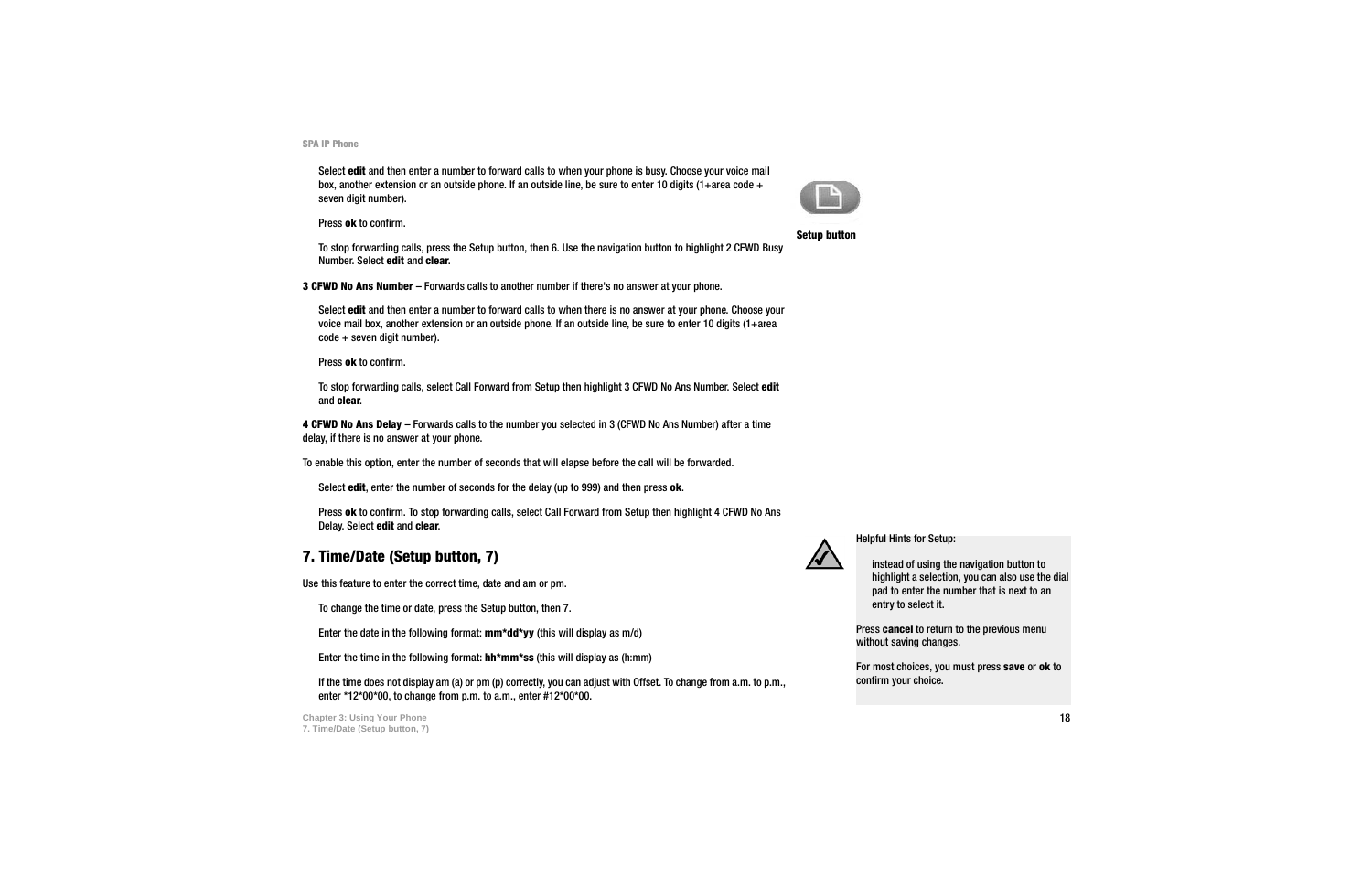Press the soft button under **save** to confirm your choice.

You can set just one of these choices, if necessary.

#### <span id="page-22-0"></span>**8. Voice Mail (Setup button, 8)**

Voice mail service must be available on your network, to use this feature.

To access your voice mail box, press the Setup button, then 8.

Enter the extension number for the phone's voice mail box, then select **save**.

Your Phone Administrator can provide this number to you.

#### <span id="page-22-1"></span>**9. Network**

This setting is to configure and troubleshoot the network. You should not change this settings unless directed to by your Administrator as this can seriously alter your phone's functions.

#### **10. Product Info**

This setting displays the product name, serial number, software version, hardware version, MAC address and Client Certificate.

#### **11. Status**

This setting displays the status of the phone, extension and line buttons.

#### <span id="page-22-2"></span>**12. Reboot**

This setting is to configure and troubleshoot the network. You should not change this settings unless directed to by your Administrator as this can negatively affect your phone's function.

#### <span id="page-22-3"></span>**13. Restart**

This setting is to configure and troubleshoot the network. You should not change this settings unless directed to by your Administrator as this can negatively affect your phone's function.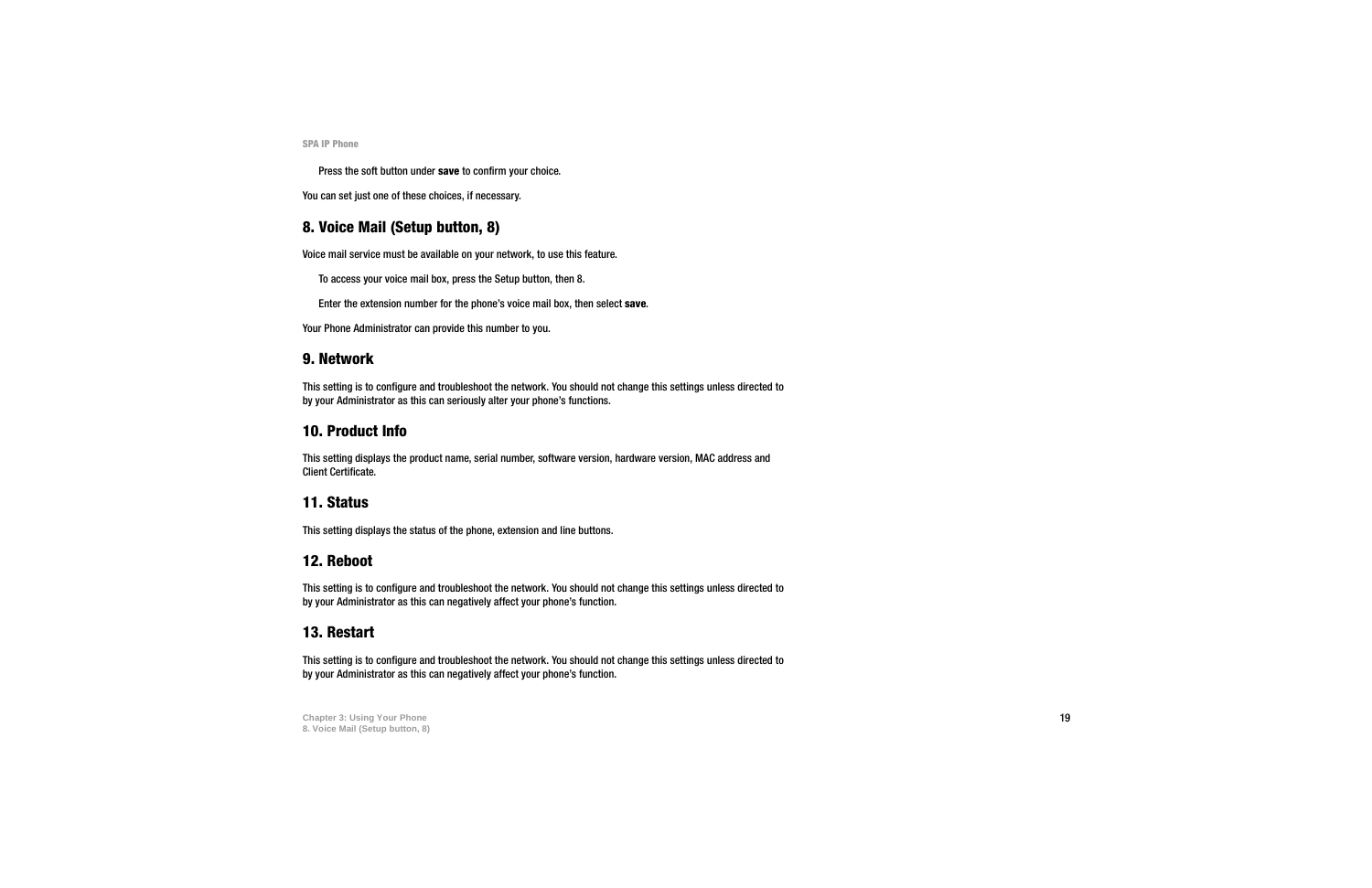#### <span id="page-23-1"></span>**14. Factory Reset**

This setting is to configure and troubleshoot the network. You should not change this settings unless directed to by your Administrator as this can negatively affect your phone's function.

**IMPORTANT:** If you choose factory reset, you will return the phone to the original factory settings and will erase ALL current settings, including the directory and call logs. It is also possible that your phone extension will change.

### <span id="page-23-2"></span>**15. Phone Password (Setup, 15)**

This setting allows you to set or change the password for your phone, to prevent unauthorized use.

To access this option, press the Setup button and 15.

Press **select** to set or change your password, then press **save**.

Enter up to a 12 character password. You will be required to enter the same password twice.

# <span id="page-23-0"></span>**16. LCD Contrast (Setup, 16)**

This setting allows you adjust the contrast of the LCD screen.

To access this option, press the Setup button and 15.

Press **select**, then use the navigation button to adjust the screen contrast.

Press **save** to confirm your choice.

Moving the navigation button to the left will increase the contrast and to the right will decrease the contrast,

# **17. Call Park Status (Setup, 17)**

See the status of a call that has been parked.

### **18. Login (Setup, 18)**

If you set up a password using Setup, 15, use this feature to log in to the phone.

**Chapter 3: Using Your Phone** 20**14. Factory Reset**



**Setup button**



Helpful Hints for Setup:

instead of using the navigation button to highlight a selection, you can also use the dial pad to enter the number that is next to an entry to select it.

Press **cancel** to return to the previous menu without saving changes.

For most choices, you must press **save** or **ok** to confirm your choice.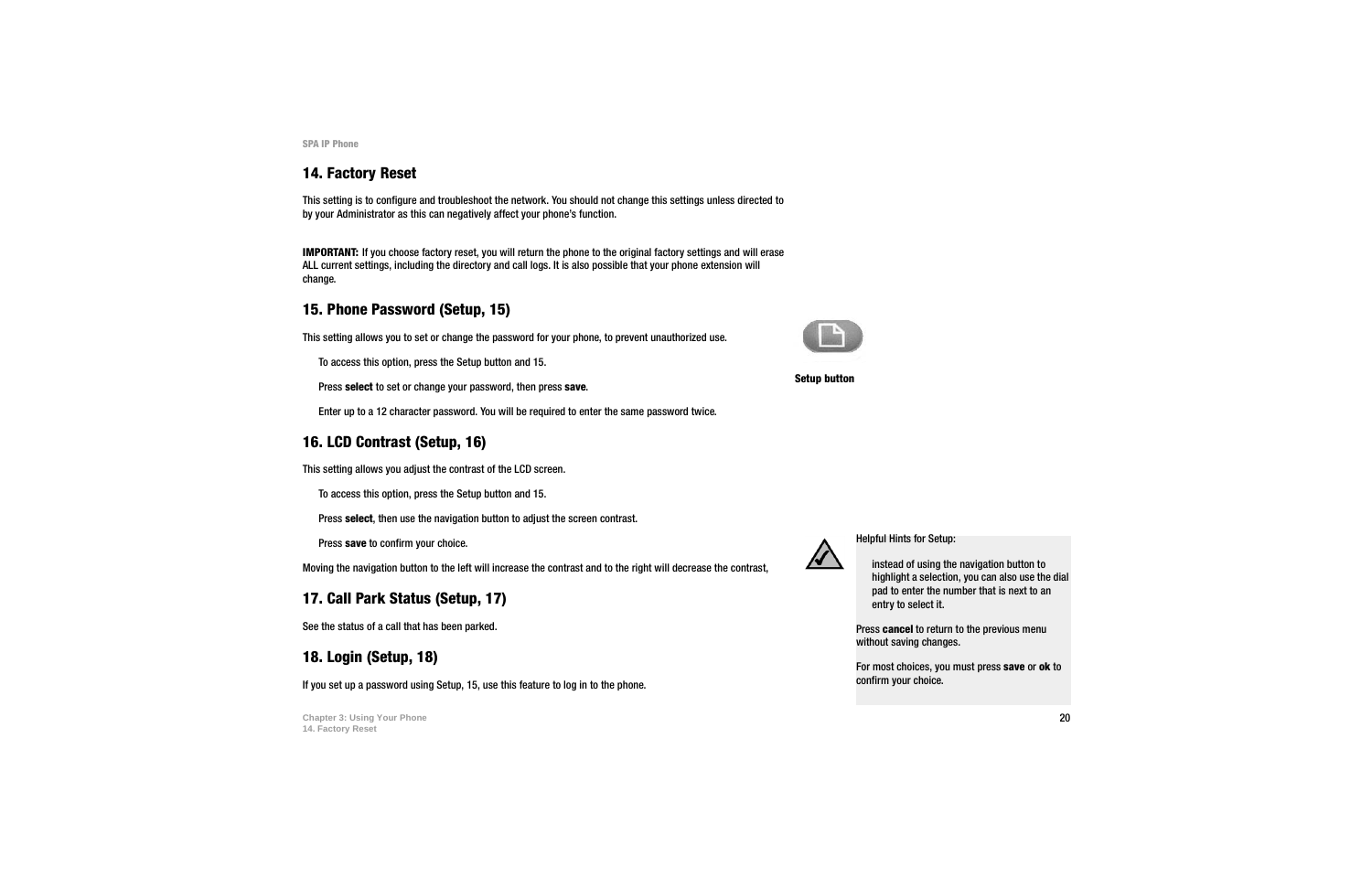# Appendix A: Regulatory Information

#### FCC STATEMENT

This product has been tested and complies with the specifications for a Class B digital device, pursuant to Part 15 of the FCC Rules. These limits are designed to provide reasonable protection against harmful interference in a residential installation. This equipment generates, uses, and can radiate radio frequency energy and, if not installed and used according to the instructions, may cause harmful interference to radio communications. However, there is no guarantee that interference will not occur in a particular installation. If this equipment does cause harmful interference to radio or television reception, which is found by turning the equipment off and on, the user is encouraged to try to correct the interference by one or more of the following measures:

Reorient or relocate the receiving antenna

Increase the separation between the equipment or devices

Connect the equipment to an outlet other than the receiver's

Consult a dealer or an experienced radio/TV technician for assistance

FCC Radiation Exposure Statement

This equipment complies with FCC radiation exposure limits set forth for an uncontrolled environment. This equipment should be installed and operated with minimum distance 20cm between the radiator and your body.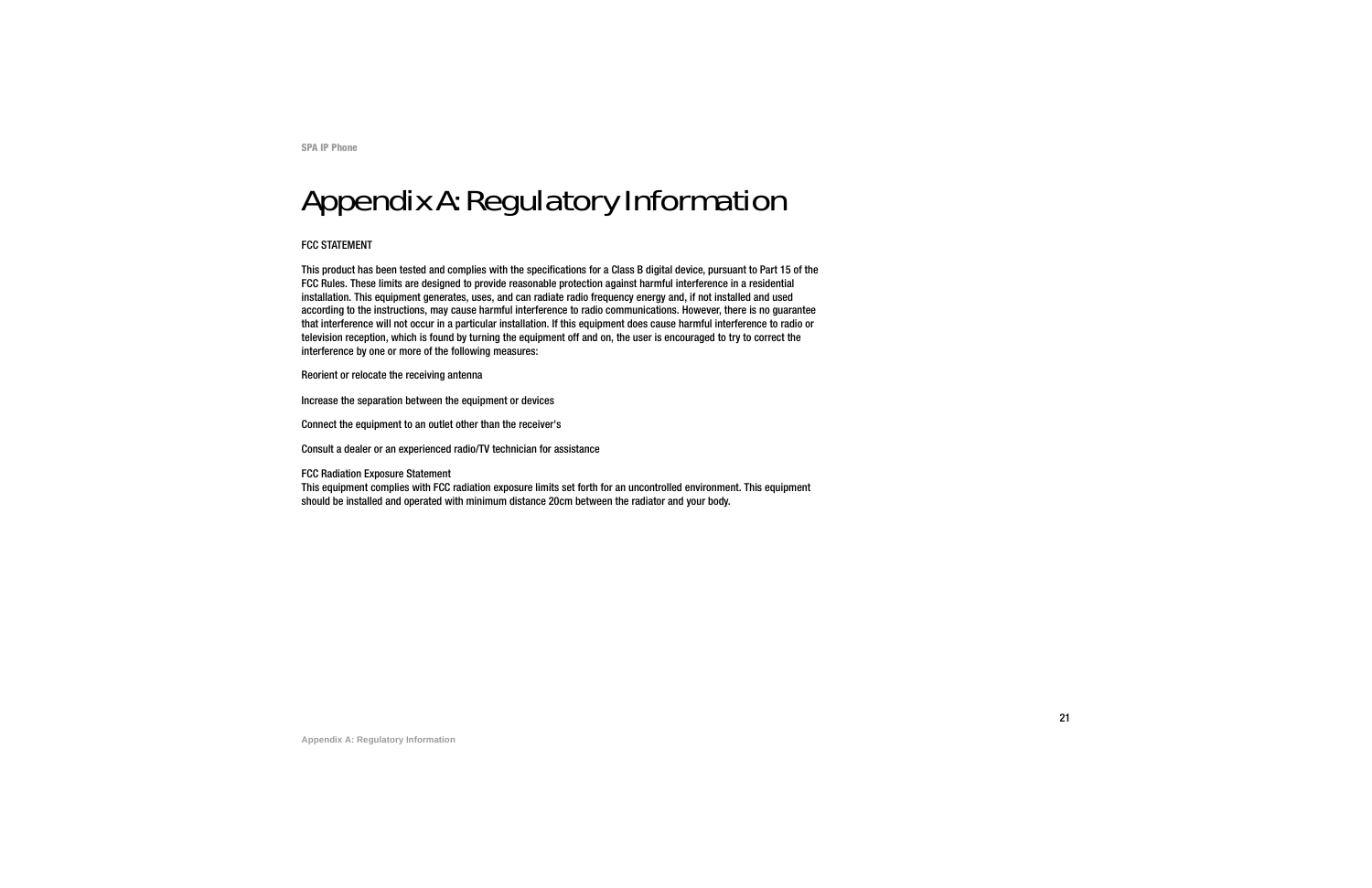#### INDUSTRY CANADA

The use of this device in a system operating either partially or completely outdoors may require the user to obtain a license for the system according to the Canadian regulations.

This device complies with Industry Canada ICES-003 and RSS210 rules.

IC Statement

Operation is subject to the following two conditions:

1. This device may not cause interference and

2. This device must accept any interference, including interference that may cause undesired operation of the device.

L'utilisation de ce périphérique dans un système utilisé partiellement ou totalement en extérieur peut conduire l'utilisateur à l'obtention d'une licence pour ce système conformément aux règles en vigueur au Canada.

Cet appareil est conforme aux normes NMB-003 et RSS210 d'Industrie Canada.

Déclaration d'Industrie Canada

- Le fonctionnement est soumis aux conditions suivantes :
- 1. Ce périphérique ne doit pas causer d'interférences;
- 2. Ce périphérique doit accepter toutes les interférences reçues, y compris celles qui risquent d'entraîner un fonctionnement indésirable.

#### EC DECLARATION OF CONFORMITY (EUROPE)

Linksys declares that this product conforms to the specifications listed below, following the provisions of the European R&TTE directive 1999/5/EC:

EN 301 489-1, 301 489-17 General EMC requirements for Radio equipment.

EN 609 50 Safety

EN 300-328-1, EN 300-328-2 Technical requirements for Radio equipment.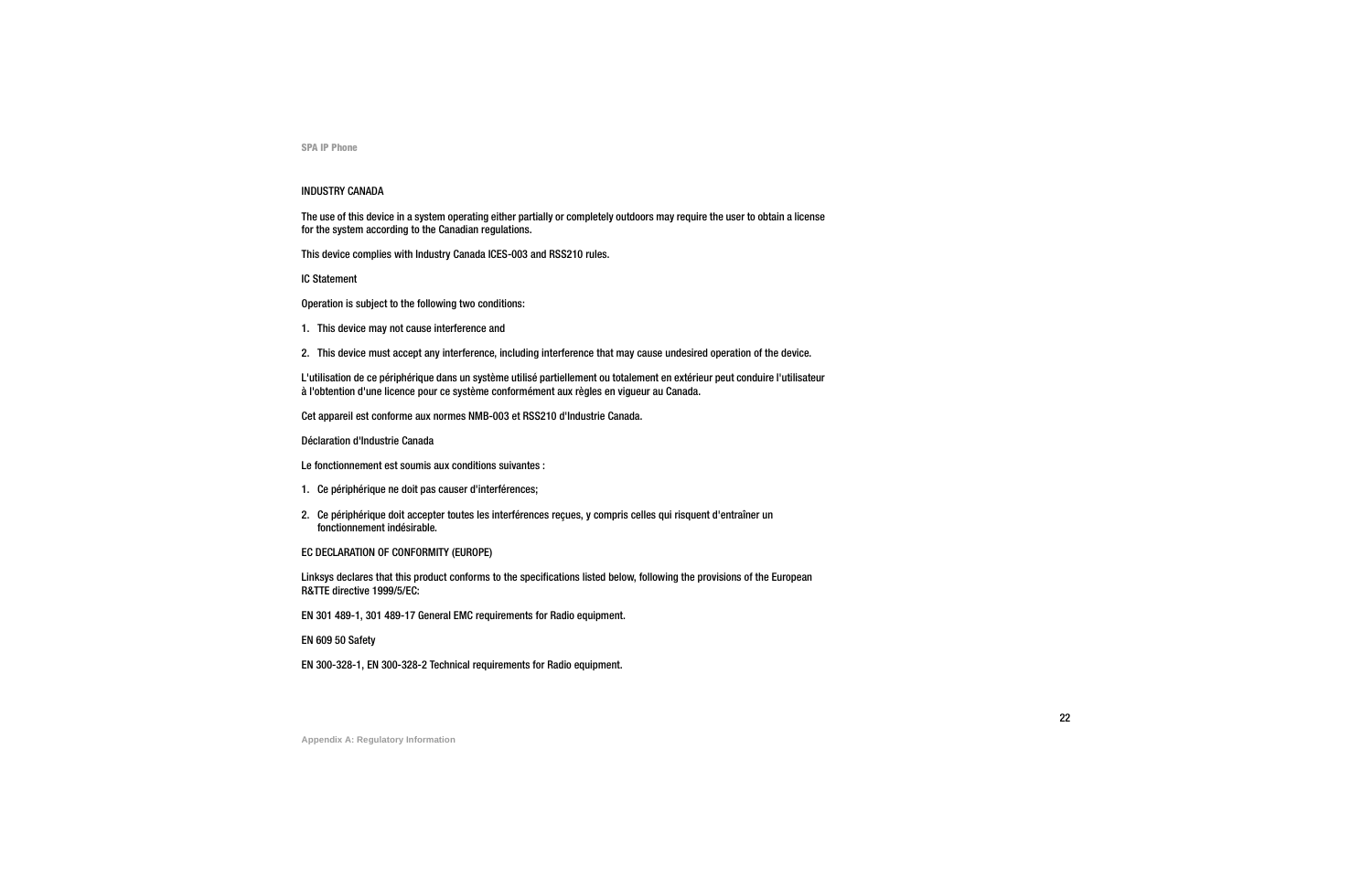Caution: This equipment is intended to be used in all EU and EFTA countries. Outdoor use may be restricted to certain frequencies and/or may require a license for operation. Contact local Authority for procedure to follow.

Note: Combinations of power levels and antennas resulting in a radiated power level of above 100 mW equivalent isotropic radiated power (EIRP) are considered as not compliant with the above mentioned directive and are not allowed for use within the European community and countries that have adopted the European R&TTE directive 1999/5/EC.

For more details on legal combinations of power levels and antennas, contact Linksys Corporate Compliance.

Linksys vakuuttaa täten että dieses produkt tyyppinen laite on direktiivin 1999/5/EY oleellisten vaatimusten ja sitä koskevien näiden direktiivien muiden ehtojen mukainen.

Linksys Group déclare que le produit est conforme aux conditions essentielles et aux dispositions relatives à la directive 1999/5/EC.

#### Belgique:

Dans le cas d'une utilisation privée, à l'extérieur d'un bâtiment, au-dessus d'un espace public, aucun enregistrement n'est nécessaire pour une distance de moins de 300m. Pour une distance supérieure à 300m un enregistrement auprès de l'IBPT est requise. Pour une utilisation publique à l'extérieur de bâtiments, une licence de l'IBPT est requise. Pour les enregistrements et licences, veuillez contacter l'IBPT.

#### France:

2.4 GHz Bande : les canaux 10, 11, 12, 13 (2457, 2462, 2467, et 2472 MHz respectivement) sont complétement libres d'utilisation en France (en utilisation intérieur). Pour ce qui est des autres canaux, ils peuvent être soumis à autorisation selon le départment. L'utilisation en extérieur est soumis à autorisation préalable et très restreint.

Vous pouvez contacter l'Autorité de Régulation des Télécommunications (http://www.art-telecom.fr) pour de plus amples renseignements.

#### SAFETY NOTICES

Caution: To reduce the risk of fire, use only No.26 AWG or larger telecommunication line cord.

Do not use this product near water, for example, in a wet basement or near a swimming pool.

Avoid using this product during an electrical storm. There may be a remote risk of electric shock from lightning.

#### FCC PART 68 STATEMENT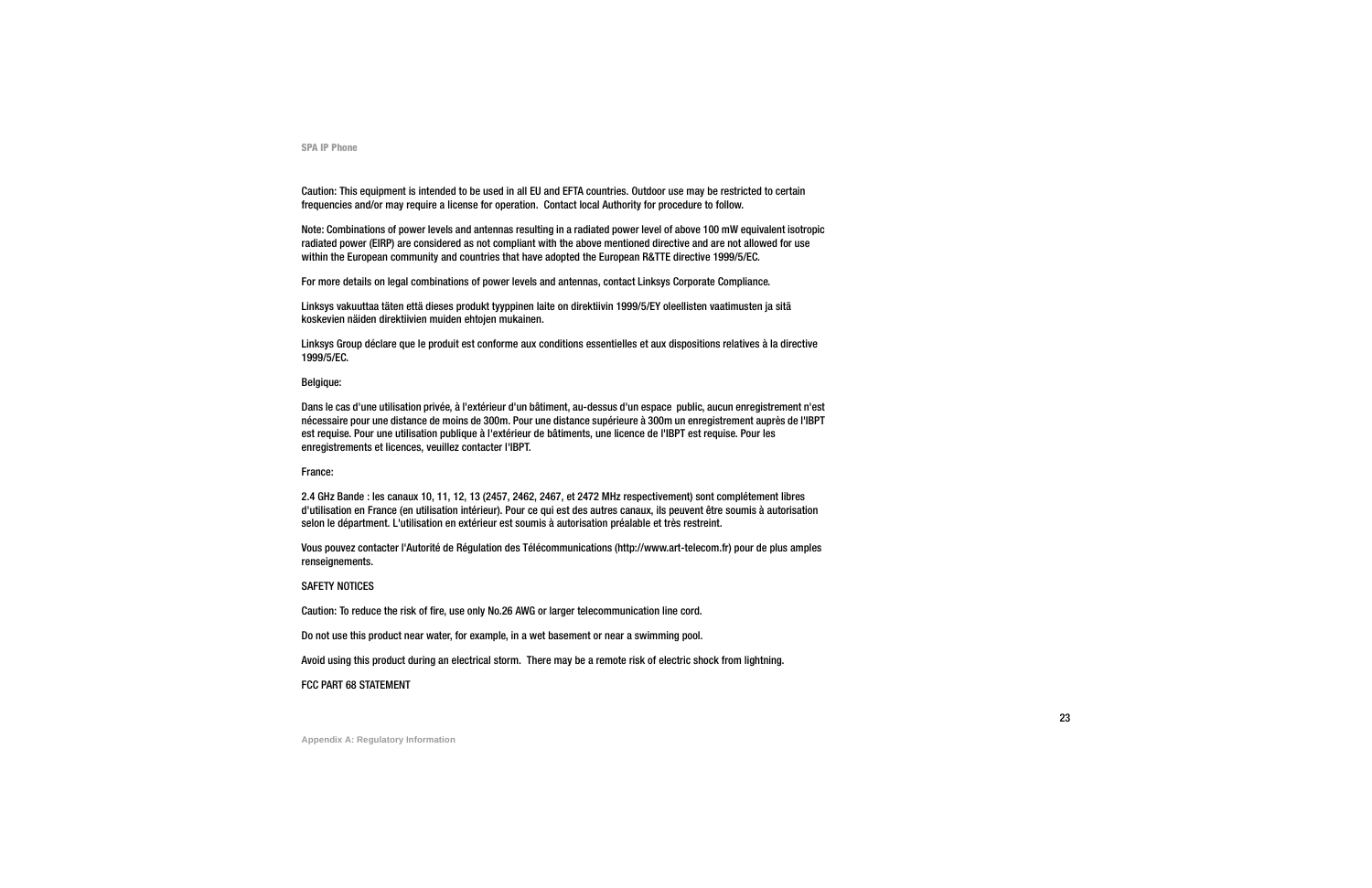This equipment complies with Part 68 of the FCC Rules. A label is attached to the equipment that contains, among other information, its FCC registration number and ringer equivalence number. If requested, this information must be provided to the telephone company.

This equipment uses the following USOC Jack: RJ-11.

An FCC compliant telephone cord and modular plug is provided with this equipment. This equipment is designed to be connected to the telephone network or premises wiring using a compatible modular jack, which is FCC Part 68 compliant. Connection to the telephone network should be made by using the standard modular telephone jack.

The REN is useful to determine the quantity of devices that may be connected to the telephone line and still have all of those devices ring when your telephone number is called. In most, but not all areas, the sum of RENs should not exceed 5. To be certain of the number of devices that may be connected to the line, as determined by the total RENs, contact the telephone company to determine the maximum REN for the calling area.

If this equipment causes harm to the telephone network, the telephone company may discontinue your service temporarily. If advance notice is not practical, the telephone company will notify the customer as soon as possible. Also, you will be advised of your right to file a complaint with the FCC if you believe it is necessary.

The telephone company may make changes in its facilities, equipment, operations, or procedures that could affect the operation of the equipment. If this happens, the telephone company will provide advance notice in order for you to make the necessary modifications in order to maintain uninterrupted service.

In the event this equipment should fail to operate properly, disconnect the unit from the telephone line. Try using another FCC approved device in the same telephone jack. If the trouble persists, call the telephone company repair service bureau. If the trouble does not persist and appears to be with this unit, disconnect the unit from the telephone line and discontinue use of the unit until it is repaired. Please note that the telephone company may ask that you disconnect the equipment from the telephone network until the problem has been corrected or until you are sure that the equipment is not malfunctioning. The user must use the accessories and cables supplied by the manufacturer to get optimum performance from the product.

No repairs may be done by the customer. If trouble is experienced with this equipment, please contact your authorized support provider for repair and warranty information. If the trouble is causing harm to the telephone network, the telephone company may request you remove the equipment from the network until the problem is resolved. This equipment cannot be used on telephone company provided coin service. Connection to Party Line Service is subject to state tariffs.